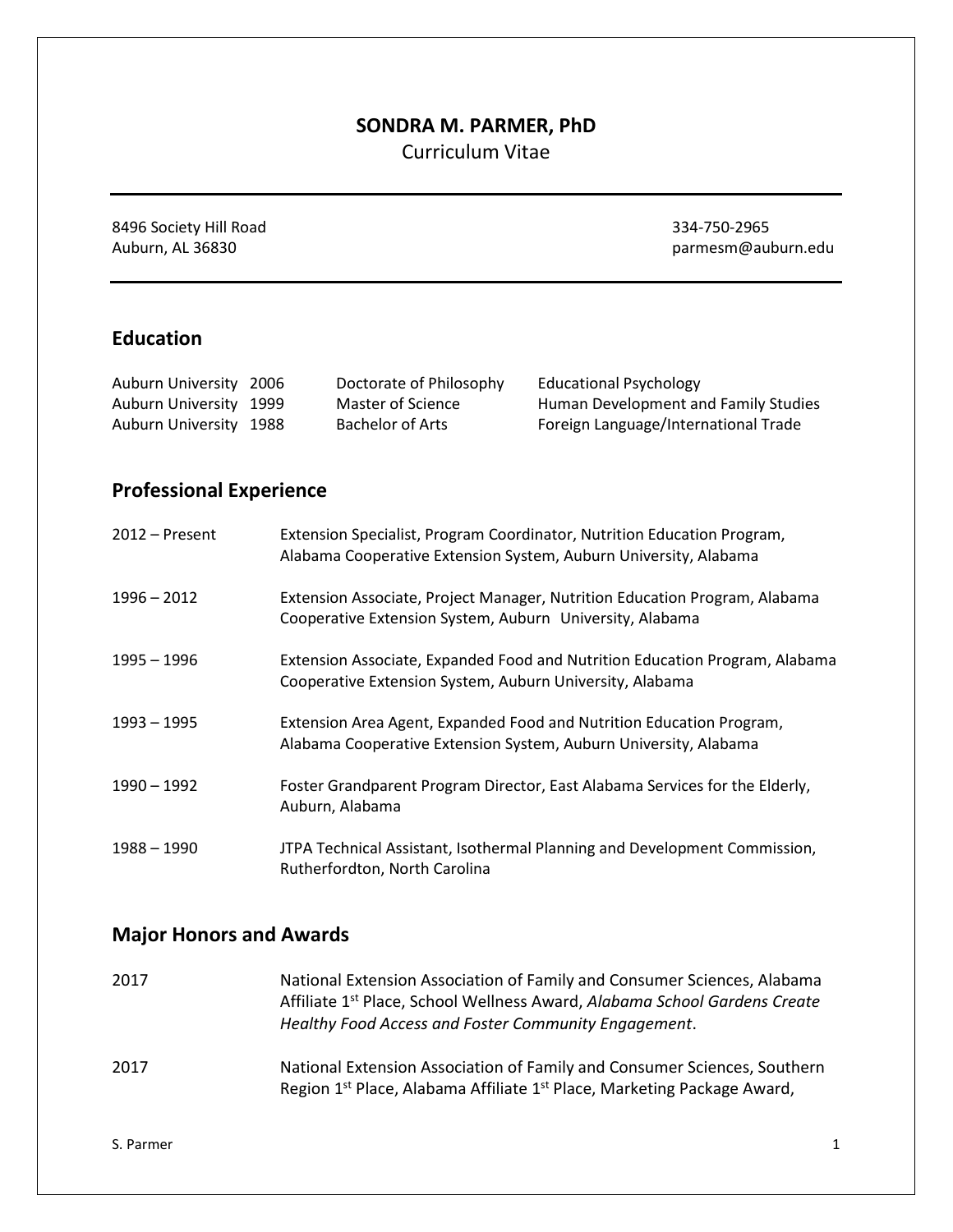|           | Alabama Extension's SNAP-Ed Social Marketing Outdoor Advertising<br>Campaign.                                                                                                                                                                                                                                                                                       |
|-----------|---------------------------------------------------------------------------------------------------------------------------------------------------------------------------------------------------------------------------------------------------------------------------------------------------------------------------------------------------------------------|
| 2017      | National Extension Association of Family and Consumer Sciences, Alabama<br>Affiliate 1 <sup>st</sup> Place, Community Partnership Award, Community Partnerships:<br>Making a Difference in Rural Alabama.                                                                                                                                                           |
| 2016      | National Extension Association of Family and Consumer Sciences, National<br>2 <sup>nd</sup> Place, Southern Region 1 <sup>st</sup> Place and Alabama Affiliate 1 <sup>st</sup> Place, Florence<br>Hall Award, Body Quest Parent Initiative: Preventing Childhood Obesity<br>through Effective Extension Parent Nutrition Education.                                 |
| 2016      | National Extension Association of Family and Consumer Sciences, Southern<br>Region 3 <sup>rd</sup> Place, Alabama Affiliate 1 <sup>st</sup> Place, Community Partnership Award,<br>The Alabama Healthy Retail Initiative.                                                                                                                                           |
| 2015      | National Extension Association of Family and Consumer Sciences, National<br>1 <sup>st</sup> Place, Southern Region 1 <sup>st</sup> Place and Alabama Affiliate 1 <sup>st</sup> Place,<br>Educational Curriculum Package Award, Body Quest: A Dynamic Extension<br>Resource for Childhood Obesity Prevention.                                                        |
| 2014      | National Extension Association of Family and Consumer Sciences, National<br>1 <sup>st</sup> Place, Southern Region 1 <sup>st</sup> Place and Alabama Affiliate 1 <sup>st</sup> Place, Program<br>Excellence through Research Award, Increasing Fruit and Vegetable<br>Consumption in Third Graders in a 17-week, Extension Childhood Obesity<br>Prevention Program. |
| 2014      | Body Quest selected as Best Practices in Nutrition Education for Low-income<br>Audiences. http://snap.nal.usda.gov/snap/CSUBestPractices.pdf                                                                                                                                                                                                                        |
| 2013      | National Priester Extension Health Award for Body Quest: Food of the<br>Warrior.                                                                                                                                                                                                                                                                                    |
| 2013      | National Extension Association of Family and Consumer Sciences, National<br>1 <sup>st</sup> Place, Southern Region 1 <sup>st</sup> Place and Alabama Affiliate 1 <sup>st</sup> Place, Florence<br>Hall Award, Body Quest.                                                                                                                                           |
| 2012      | Honorable Mention, National Priester Extension Health Award, Body Quest:<br>Food of the Warrior.                                                                                                                                                                                                                                                                    |
| 2012      | National Extension Association of Family and Consumer Sciences, National<br>Winner, Southern Region Winner and Alabama Affiliate Winner,<br>Communications - Educational Technology Award, iPad Apps Teach<br>Nutrition to Elementary Youth.                                                                                                                        |
| 2012      | National Extension Association of Family and Consumer Sciences, 3rd Place                                                                                                                                                                                                                                                                                           |
| S. Parmer | 2                                                                                                                                                                                                                                                                                                                                                                   |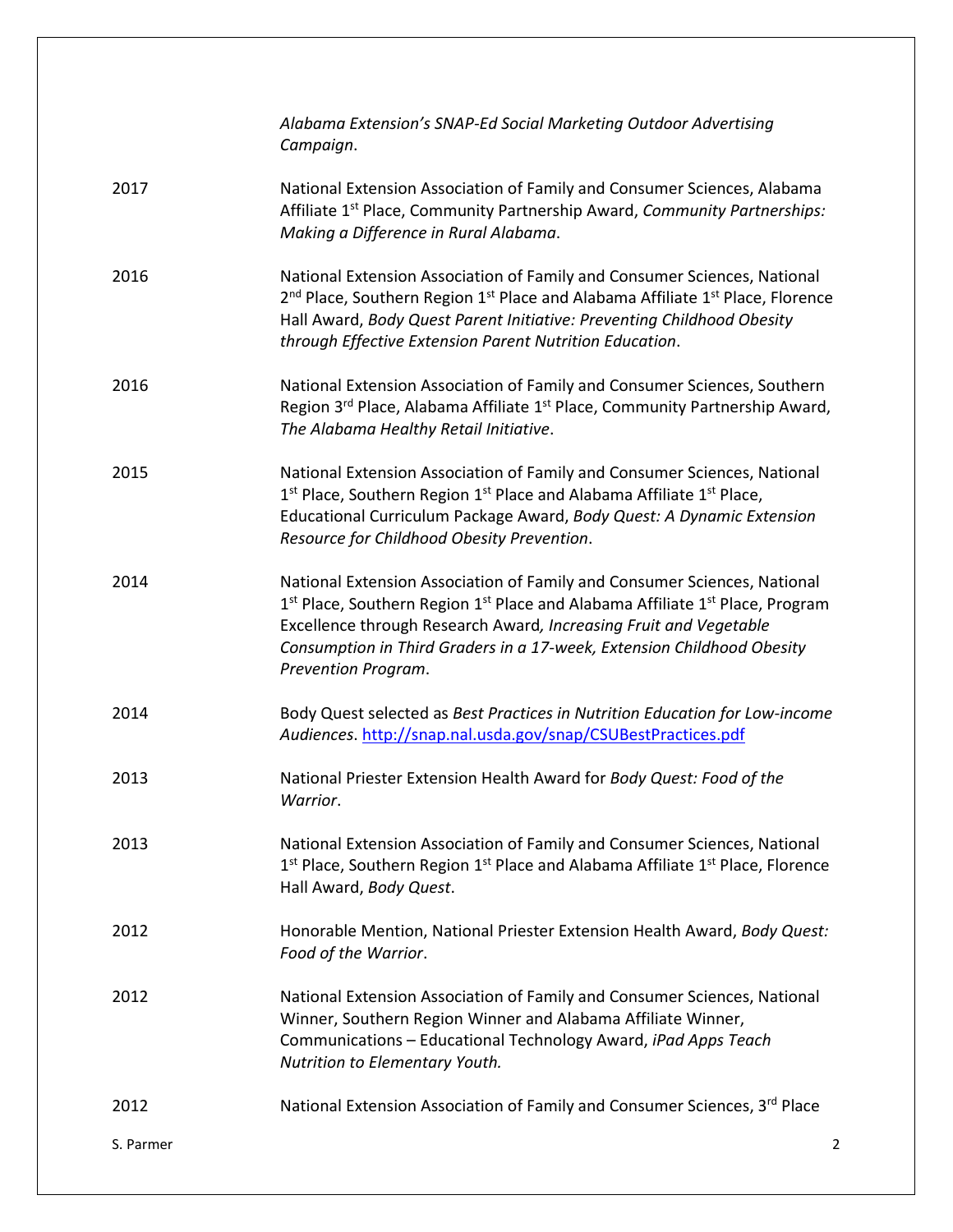|           | National Winner, Southern Region Winner and Alabama Affiliate Winner,<br>Communications - Educational Publications Award, Become a Body Quest<br>Warrior: Posters Challenge Youth to Eat Healthy.                                                                                                                                |
|-----------|----------------------------------------------------------------------------------------------------------------------------------------------------------------------------------------------------------------------------------------------------------------------------------------------------------------------------------|
| 2012      | Association of Extension Communication Excellence, Bronze Award,<br>Educational Package Class, Body Quest: Food of the Warrior.                                                                                                                                                                                                  |
| 2008      | National Extension Association of Family and Consumer Sciences, Alabama<br>Affiliate. Program Excellence through Research Award, School Gardens: An<br>Experiential Learning Approach for a Nutrition Education Program to<br>Increase Fruit and Vegetable Knowledge, Preference and Consumption<br>among Second Grade Students. |
| 2007      | National Extension Association of Family and Consumer Sciences, National<br>Winner, Southern Region Winner and Alabama Affiliate Winner,<br>Communications Educational Publication Award, Circle Puzzle: Make Every<br>Plate a Rainbow.                                                                                          |
| 2006      | National APEX Award for Publication Excellence to Extension Communication<br>professionals, Circle Puzzle: Make Every Plate a Rainbow.                                                                                                                                                                                           |
| 2006      | National Extension Association of Family and Consumer Sciences, National<br>Winner, Southern Region Winner and Alabama Affiliate Winner,<br>Distinguished Service Award.                                                                                                                                                         |
| 2006      | National Extension Association of Family and Consumer Sciences, Alabama<br>Affiliate, Florence Hall Award, Once Upon a Time in America.                                                                                                                                                                                          |
| 2006      | National Extension Association of Family and Consumer Sciences, Southern<br>Region Winner and Alabama Affiliate Winner, Program Excellence through<br>Research Award, Effects of a Nutrition Education Program on the Dietary<br>Behavior and Nutrition Knowledge of Second-grade and Third-grade<br>Students.                   |
| 2005      | National Extension Association of Family and Consumer Sciences, Alabama<br>Affiliate Winner, Program Excellence through Research Award, Once Upon a<br>Time in America: An Interactive Nutrition Evaluation.                                                                                                                     |
| 2005      | National Extension Association of Family and Consumer Sciences, Alabama<br>Affiliate Winner, Florence Hall Award, Feed Your Mind: An Interactive<br>Nutrition Education Activity and Assessment for Teenagers in an Eight-week<br><b>Nutrition Education Program.</b>                                                            |
| 2004      | National Extension Association of Family and Consumer Sciences, National<br>Winner, Southern Region Winner and Alabama Affiliate Winner, Educational<br>Publications Award, Laugh a Little and Make Your Tummy Happy Perpetual                                                                                                   |
| S. Parmer | 3                                                                                                                                                                                                                                                                                                                                |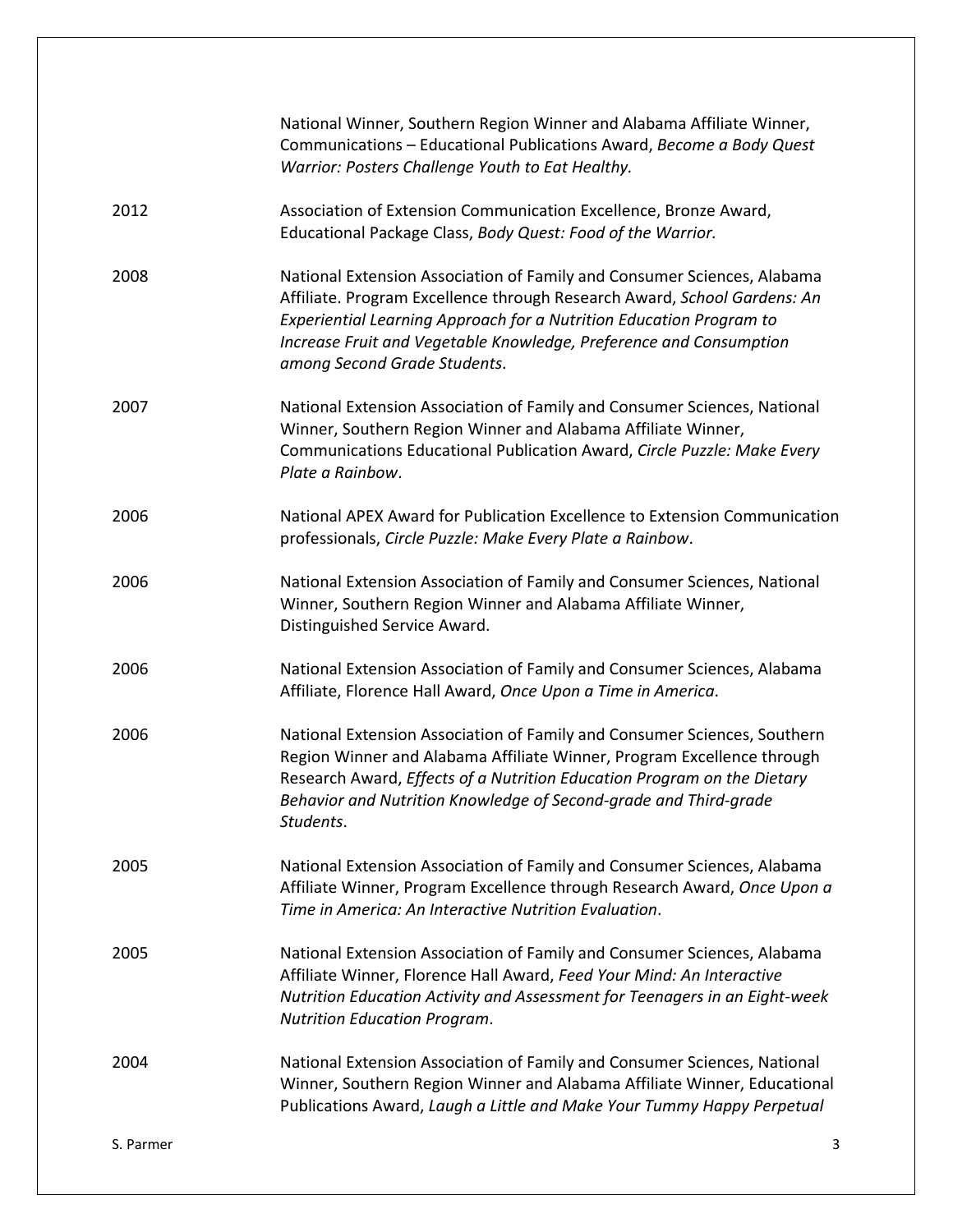|      | Calendar.                                                                                                                                                                                                                                    |
|------|----------------------------------------------------------------------------------------------------------------------------------------------------------------------------------------------------------------------------------------------|
| 2004 | National Extension Association of Family and Consumer Sciences, Alabama<br>Winner, Program Excellence through Research Award, Come and Get It: An<br>Interactive Nutrition Education Activity and Assessment for Young Children.             |
| 2004 | National Extension Association of Family and Consumer Sciences, Southern<br>Winner and Alabama Winner, Florence Hall Award, Come and Get It: An<br>Interactive Nutrition Education Assessment for Young Children.                            |
| 2003 | National Extension Association of Family and Consumer Sciences, National<br>Winner, Southern Region Winner and Alabama Winner, Educational<br>Publications Award, Food Cootie Catcher.                                                       |
| 2003 | National Extension Association of Family and Consumer Sciences, Alabama<br>Winner, Educational Curriculum Package Award, Come and Get It: An<br>Interactive Nutrition Evaluation for Young Children.                                         |
| 2003 | National Extension Association of Family and Consumer Sciences, Alabama<br>Winner, Program Excellence through Research Award, Knowledge and<br>Behavior Changes among Limited-resource Teenagers in a Nutrition<br><b>Education Program.</b> |
| 2002 | United States Department of Agriculture: Certificate of Appreciation for<br>collaboration toward making the Alabama Integrated Nutrition Education<br>Partnership a reality.                                                                 |
| 2001 | National Extension Association of Family and Consumer Sciences, Alabama<br>Winner, Educational Technology Communications Award, Who Wants to be<br>a Millionaireand a Nutrition Whiz?                                                        |
| 2001 | National Extension Association of Family and Consumer Sciences, Southern<br>Region Winner and Alabama Winner, Program Excellence through Research<br>Award, Meal Time/Family Time: An Evaluation of a Nutrition Education<br>Program.        |
| 2000 | National Extension Association of Family and Consumer Sciences, National<br>Winner, Southern Region Winner and Alabama Winner, Educational<br>Technology Award, Poverty in Alabama.                                                          |
| 1997 | Farm Foundation Fellowship                                                                                                                                                                                                                   |
| 1995 | National Extension Association of Home Economists, National and Alabama<br>Winner, New Professional Award.                                                                                                                                   |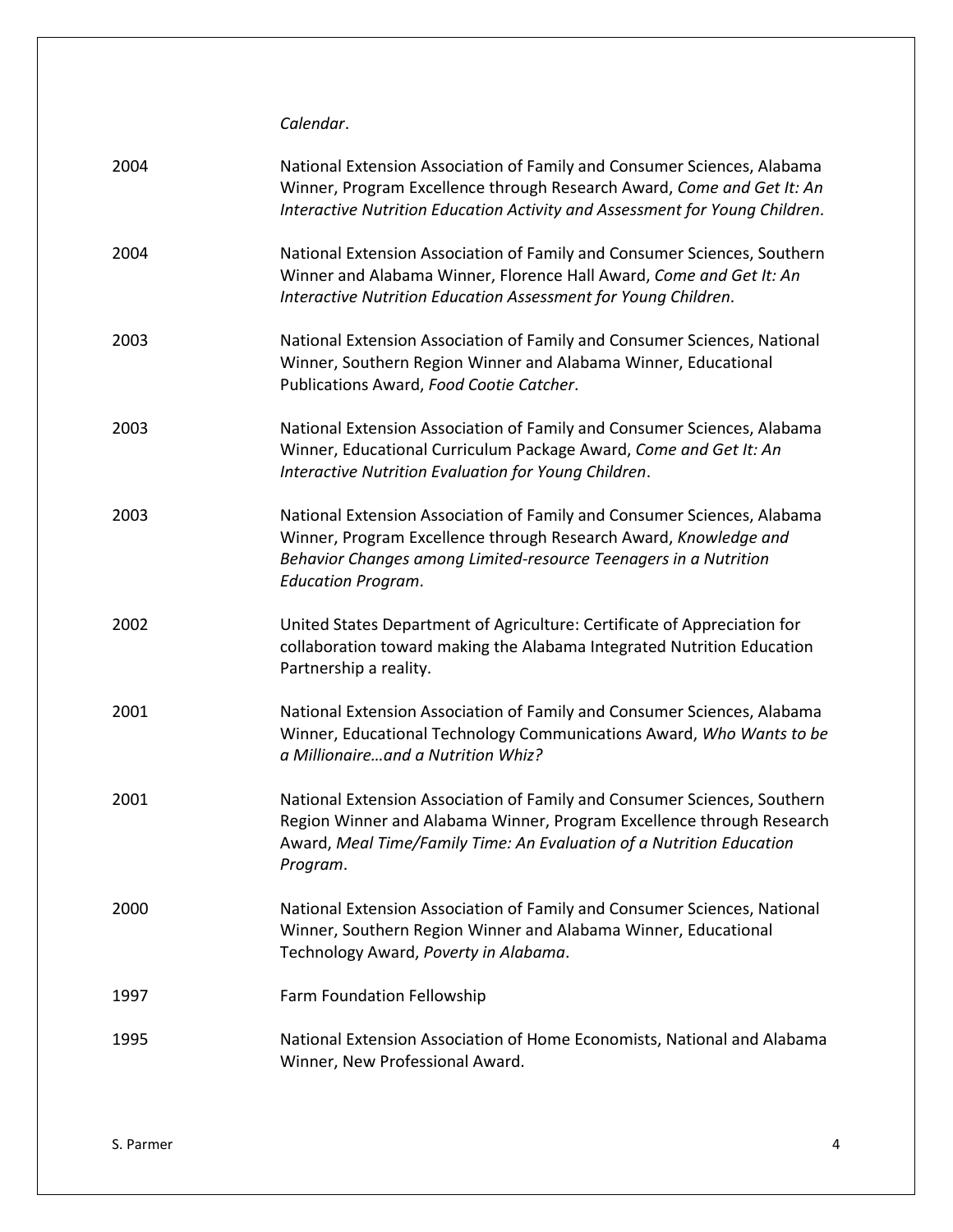# **National/State Recognition**

Young D, Hyde G. (2017). National Extension Association of Family and Consumer Sciences Impact 2017 Report: Community Health and Wellness.

Ensle K, Hyde G. (2017). National Extension Association of Family and Consumer Sciences Impact 2017 Report: Childhood Obesity Prevention.

Tripp S, Helwig R, Simkins J. (2016). Alabama: Body Quest. Page 36. *SNAP-Ed FY2015: Supplemental nutrition assistance program education through the land-grant university system*. Report prepared by TEConomy Partners, LLC.

National Health Outreach Conference. (2016). Success stories and lessons learned from the CDC's partnership with land grant university Extension services to reduce obesity in high risk areas, by Claire Heiser, CDC.

Center for Wellness and Nutrition, Public Health Institute. (2016). Southeast learning community success stories. *Report prepared for Centers for Disease Control and Prevention*, Cooperative Agreement Number 6NU38OT000203-04-05.

Auburn University Outreach. (2016). Extension's Body Quest battling childhood obesity*. Beyond Auburn: Auburn University's Outreach Magazine*.

| <b>Name</b>                                       | <b>Degree</b> | Year             | <b>Current Position</b>                 |
|---------------------------------------------------|---------------|------------------|-----------------------------------------|
| <b>Megan Phillips Battles</b>                     | <b>PhD</b>    | $2017 -$ Present |                                         |
| Jamilah Page                                      | PhD           | $2017 -$ Present |                                         |
| Krysta Pelchar<br><b>Committee Member</b>         | M.S.          | $2016$ – Present |                                         |
| Cecilia Tran<br>Committee Member                  | M.S.          | 2017             | Dietetic Intern                         |
| Jamie Griffin<br><b>Committee Member</b>          | <b>PhD</b>    | $2013$ – Present |                                         |
| Katie Funderburk<br><b>Committee Member</b>       | M.S.          | 2014             | Dietitian                               |
| <b>Russell Thackston</b><br><b>Outside Reader</b> | <b>PhD</b>    | 2013             | Faculty - Computer<br>Software Engineer |

# **Graduate Students**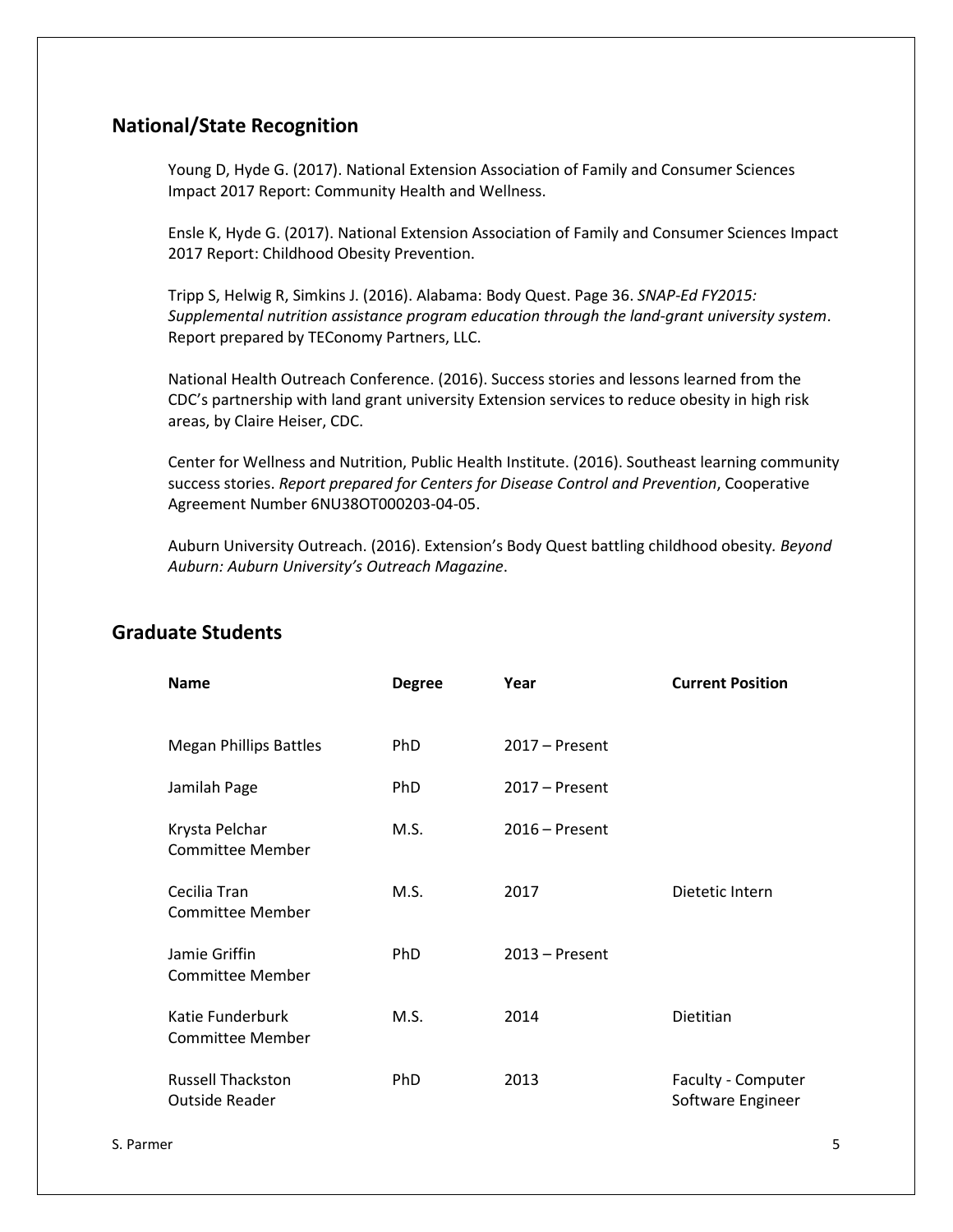| Sarah Smith<br>Committee Member       | M.S. | 2013 | Dietitian |
|---------------------------------------|------|------|-----------|
| Lisa Mastropietro<br>Committee Member | M.S. | 2013 | Dietitian |

# **Assistantships, Internships and Other Mentoring Activities for Faculty/Students** *(all positions funded through personal Extension grants)*

| <b>Student/Faculty</b>          | <b>Date</b>    | <b>Activity</b>                                                        |
|---------------------------------|----------------|------------------------------------------------------------------------|
| Kara Terry                      | FY17 - Present | MS Student-NEP Research Assistantship                                  |
| Jamilah Page                    | FY17 - Present | PhD Student-NEP Research Assistantship                                 |
| <b>Megan Phillips Battles</b>   | <b>FY17</b>    | PhD Student- NEP Research Assistantship                                |
| <b>Stephanie Roberts</b>        | FY17           | Alabama State Department of Education:<br>Dietetic Internship Rotation |
| <b>Brittany Smith</b>           | <b>FY17</b>    | Alabama State Department of Education:<br>Dietetic Internship Rotation |
| Krysta Pelchar                  | $FY16 - FY17$  | MS Student - NEP Research Assistantship                                |
| Carol Mota                      | <b>FY16</b>    | MS Student - NEP Associate                                             |
| Sarah Kuykendall                | <b>FY16</b>    | Alabama State Department of Education:<br>Dietetic Internship Rotation |
| Krysta Pelchar                  | <b>FY16</b>    | Alabama State Department of Education:<br>Dietetic Internship Rotation |
| Cecilia Tran                    | FY14-FY17      | MS Student - NEP Research Assistantship                                |
| Jamie Griffin                   | FY13-FY17      | PhD Student: NEP Research Assistantship                                |
| Katie Funderburk                | FY13-FY15      | MS Student - NEP Research Assistantship                                |
| Dr. Dilbur Arsiwalla            | <b>FY12</b>    | AU Postdoctoral Fellow: Body Quest statistician                        |
| Russell Thackston, MS           | FY11-FY13      | AU Computer Software Engineer: Body Quest<br>iPad app development      |
| Jonathan Lartigue, MS FY11-FY13 |                | AU Computer Software Engineer: Body Quest                              |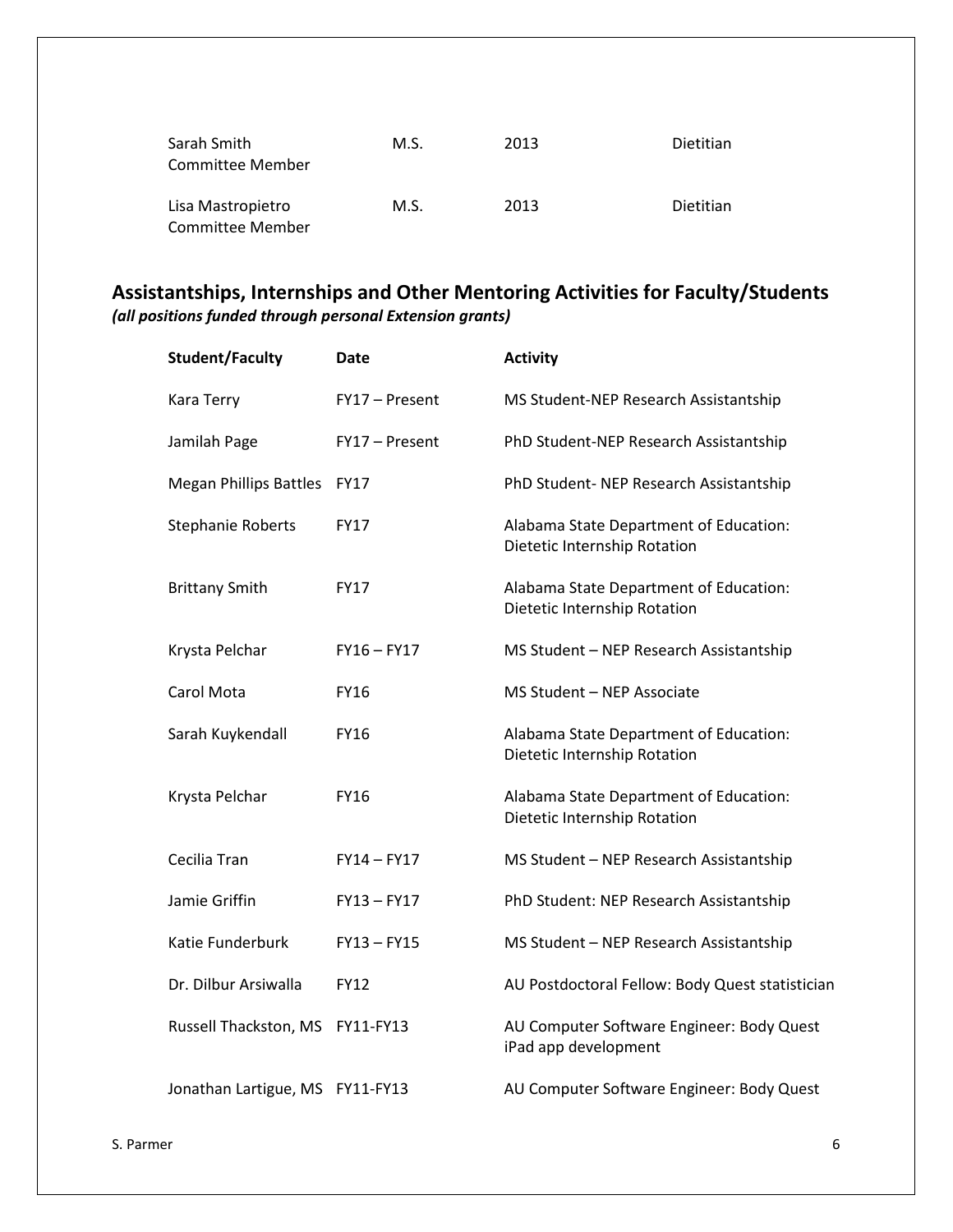iPad app development

| Greg Parmer, MS      | FY11-FY12 | AU Information Technology:<br>Information Technology consultant |
|----------------------|-----------|-----------------------------------------------------------------|
| Dr. Alecia Douglas   | FY11-FY12 | AU Faculty: Technology Researcher                               |
| Dr. Molly Gregg      | FY11-FY12 | Extension Faculty: Body Quest curriculum                        |
| Sarah Smith          | FY11-FY13 | MS Student: NEP Research Assistantship                          |
| Lisa Mastropietro    | FY11-FY13 | MS Student: NEP Research Assistantship                          |
| Dr. Kyungmi Kim      | FY10-FY11 | AU Faculty: Researcher                                          |
| Jill Stapleton       | FY11      | AU Student: Body Quest iPad app development                     |
| Chuck Hill, MS       | FY10      | <b>Extension Faculty:</b><br>Body Quest curriculum development  |
| Chenzi Wang, MS      | FY10      | MS Student - NEP Associate                                      |
| Angelica Bridges     | FY10      | BS Student; Independent Study                                   |
| LaTresha Brady       | 2001-05   | Data Entry                                                      |
| Alicia Raby          | 2002-04   | MS Student; NEP Assistantship                                   |
| Sara Eck             | 2000-03   | MS Student: NEP Assistantship                                   |
| Kelly McAllister     | 2002      | MS Student: NEP Assistantship                                   |
| Stephanie Cobrin     | 1999-00   | M.S. Student: NEP Assistantship                                 |
| Donna Hayner         | 1998-00   | M.S. Student: NEP Assistantship                                 |
| Charlotte Ham        | 1998-00   | M.S. Student: UAB Assistantship                                 |
| <b>Astrid Inniss</b> | 1997-99   | M.S. Student: Extension Graduate Assistantship                  |
| Claudia Sealy-Potts  | 1995-98   | M.S. Student: Extension Graduate Assistantship                  |
| Jennifer Derrig      | 1995-97   | M.S. Student: Extension Graduate Assistantship                  |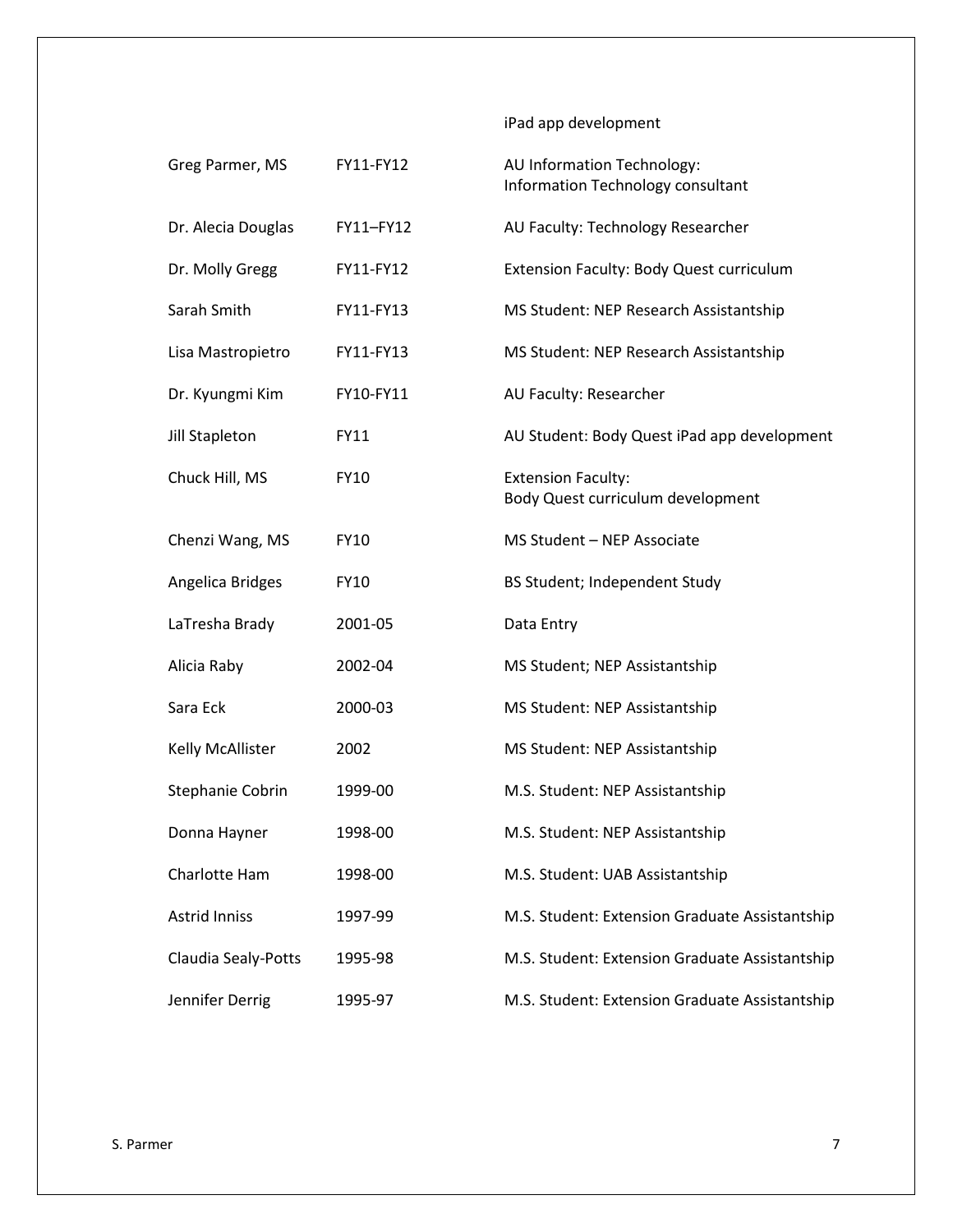# **Teaching Experience: Alabama Cooperative Extension System Trainings** *(Selected)*

- *While I have extensive teaching experience through Extension activities, I have no instruction appointment on the university's campus. I gladly guest lecture, extensively work with graduate students, provide internship and work experiences for students and young faculty and offer campus lectures.*
- *I have presented hundreds of single programs and workshops that are not listed.*

Live Well Alabama, guest lecturer RSOC 4410: 10 students, February 2017.

Live Well Faith Communities: 140 CECs, REAs, EFNEP and NEP educators, two days, 2017.

Nutrition Education Program: 30 agent assistants, three days, 2013, 2014, 2015 and 2016.

Nutrition Education Program: 30 agent assistants, two days, July 2012.

Nutrition Education Program: 30 agent assistants, two days, July 2011.

Nutrition Education Program: 30 agent assistants, three days. February 2011.

Nutrition Education Program: 25 agent assistants, three days, February 2010.

Nutrition Education Program: 25 agent assistants, three days, February 2009.

Nutrition Education Program: subcontractor EARS training, one day, September 2009.

Nutrition Education Program: 25 agent assistants, three days, February 2008.

Nutrition Education Program: 25 agent assistants, three days, February 2007.

Nutrition Education Program: 25 agent assistants, three days, October 2006.

Nutrition Education Program: subcontractor training, 15 fiscal agent assistants, one day, October 2006.

Nutrition Education Program: 25 agent assistants, three days, February 2006.

Nutrition Education Program: 25 agent assistants, three days, February 2005.

Nutrition Education Program: 250 attendees, six one-day meetings, Summer 2003.

Nutrition Education Program: 300 attendees, two days, March 2002.

Nutrition Education Program: 100 attendees, two days, January 2002.

Nutrition Education Program: 100 attendees, two days, January 2001.

Nutrition Education Program: 100 attendees, two days, December 2000.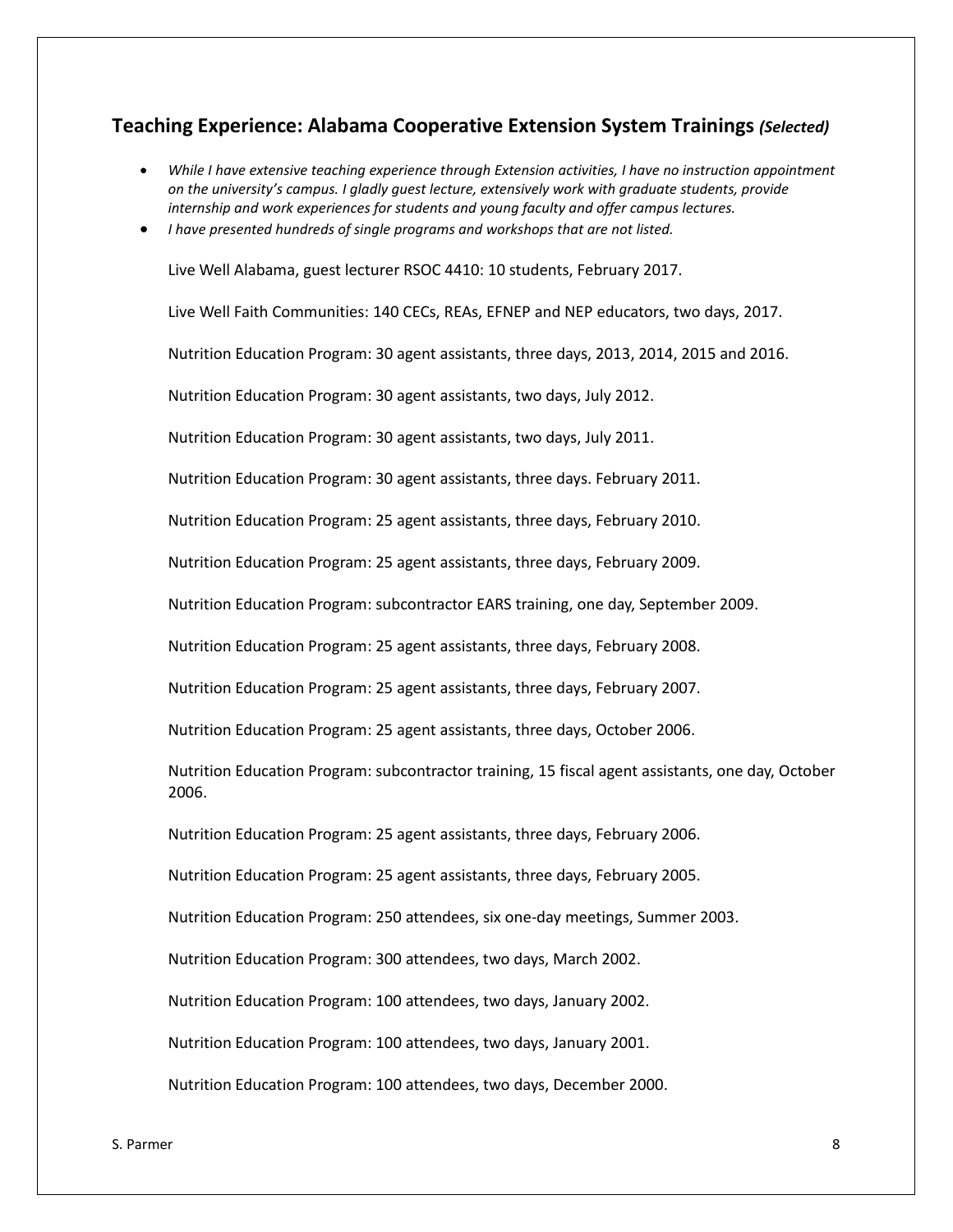Nutrition Education Program: 100 attendees, three days, December 1999.

Nutrition Education Program: 100 attendees, three days, February 1998.

Nutrition Education Program: 100 attendees, three days, January 1997.

Nutrition Education Program Evaluation Focus Groups: 40 attendees, three days, August 1996.

Nutrition Education Program: 44 attendees, full day, January 1996.

Nutrition Education Program: 45 attendees, full day, October 1994.

#### **Invited District/Regional/National Lectures** *(Selected)*

#### **Refereed Research Presentations**

Funderburk K, Struempler B, **Parmer SM,** Powers AR. (2017). Billboards and nutrition education – a two way street: How social marketing in Alabama works with parents. National Extension Association of Family and Consumer Sciences, Omaha, NE.

Brock RW, Presley-Fuller P, Reznicek E, Struempler B, Carter WM, Wells-Marshall J, **Parmer SM**, Funderburk K, Powers AR**.** (2017). Partnerships to create a healthier rural Alabama. *American Public Health Association*, Atlanta, GA.

Griffin JB, Taylor M, Tilenius H, Powers AR, Struempler B, **Parmer SM**, Funderburk K, Tran C, Kellegrew K. (submitted). Improving fresh fruit and vegetable access through partnerships in an Alabama low-income community. *American Public Health Association*, Atlanta, GA.

**Parmer SM,** Kimber B, Funderburk K, Struempler B, Powers A. (2017). Live well Alabama: Creating change with social media. *National Extension Technology Community*, Savannah, GA.

Tran C, Powers AP, Struempler B, **Parmer SM,** Funderburk K. (2017). *Good Choice* healthier retail initiative: Increasing access and appeal of healthy items in convenience stores in rural Alabama. *Society of Nutrition Education and Behavior,* Washington, DC.

Kellegrew KP, Powers AR, Struempler B, **Parmer SM,** Funderburk K. (2017). Evaluating barriers to SNAP acceptance in farmers markets. *Society for Nutrition Education and Behavior,* Washington, DC.

Powers AR, Struempler B, **Parmer SM**, Funderburk K, Brock RW, Griffin J, Tran C, Kellegrew KP. (2017). Road to a healthy Alabama: Policy, system and environmental strategies to increase access and appeal of healthy foods. *Society for Nutrition Education and Behavior,* Washington, DC.

Powers AR, Struempler B, **Parmer SM,** Funderburk K. (2017). Planning and reporting policy, system and environmental changes for Alabama SNAP-Ed: An assessment and evaluation tool. *Society for Nutrition Education and Behavior,* Washington, DC.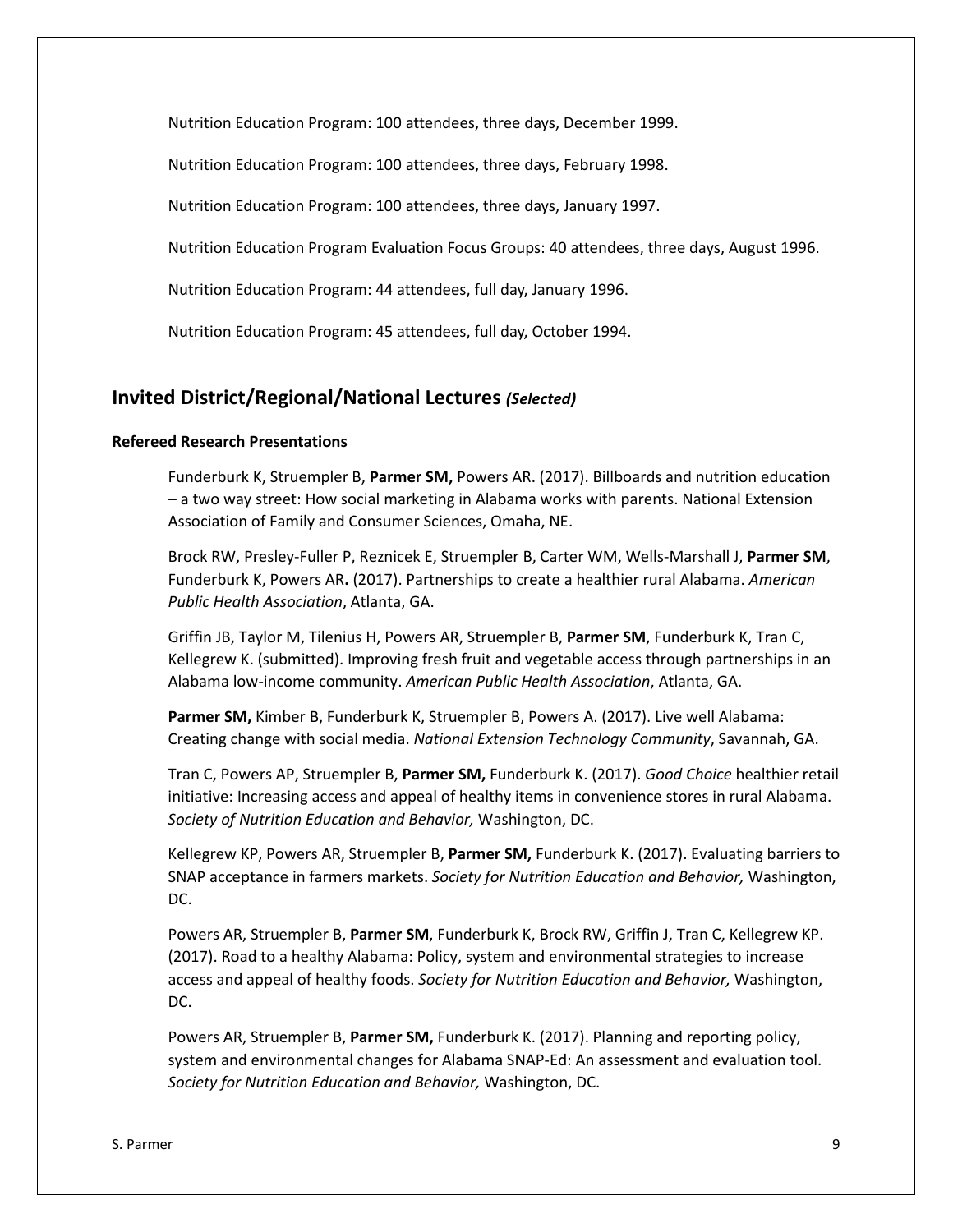Powers AR, Struempler B, **Parmer SM**, Funderburk K, Brock RW, Griffin J, Tran C, Kellegrew KP. (2017). Making it easier to Live Well in Alabama: Policy system and environmental change strategies to increase access and appeal of healthy food. *National Health Outreach Conference*, Annapolis, MD.

Helms S, Griffin J, Brock RW, **Parmer SM**, Struempler B, Funderburk K, Powers AR, Lewis J, Tran C, Kellegrew K. (2017). SNAP-Ed, EFNEP and CDC: A community partnership to prevent obesity in Alabama. *National Health Outreach Conference*, Annapolis, MD.

Brock RW, Mitchell G, Helms S, Struempler B, Griffin J, Lewis J, **Parmer SM,** Funderburk K, Powers A, Tran C, Kellegrew KP. (2017). Grocery stores, Alabama EFNEP and CDC partner to improve healthy food access in rural Alabama. *National Health Outreach Conference*, Annapolis, MD.

Tran CN, Powers AR, Struempler B, **Parmer SM**. (2017). *Good Choice* healthier retail initiative: Increasing access and appeal of healthy items in rural Alabama. *This is Research: Auburn University Student Symposium*, Auburn University, AL.

Kellegrew KP, Powers AR, Struempler B, **Parmer SM,** Funderburk K. (2017). Evaluating barriers to SNAP acceptance in farmers markets. *Alabama Dietetic Association Annual Meeting*, Birmingham, AL.

Griffin J, Struempler B, Funderburk K, **Parmer S,** Tran C, Wadsworth D. (2017). Improving dietary and physical activity behaviors and promoting weight loss in low-income Alabama women. *Alabama Dietetics Association Annual Meeting*, Birmingham, AL.

Funderburk K, **Parmer SM**, Struempler B. (2016). Text messaging technology as a mode of delivery for nutrition interventions. *National Extension Association of Family and Consumer Sciences Annual Session*, Big Sky, MT.

Struempler B, **Parmer SM,** Funderburk K, et al. (2016). SNAP-Ed, EFNEP and CDC: A community partnership in Alabama to prevent obesity through policy, systems and environmental changes. *National Extension Association of Family and Consumer Sciences Annual Session*, Big Sky, MT.

**Parmer SM**, Funderburk K, Struempler B. (2015). Opt-in for a gr8 texting initiative. *National Extension Technology Community Conference*, Big Sky, MT.

**Parmer SM**, Struempler B. (2014). Using iPad apps to teach Extension nutrition education. *National Extension Association of Family and Consumer Sciences Annual Session*, Lexington, KY.

**Parmer SM,** Struempler B**.** (2014). Increasing fruit and vegetable consumption in third graders in a 17-week, Extension childhood obesity prevention initiative. *National Extension Association of Family and Consumer Sciences Annual Session*, Lexington, KY.

Parmer G, **Parmer SM,** Struempler B. (2014). Mobile labs of iPads for Extension education. *National Extension Technology Conference*, Manhattan, KS.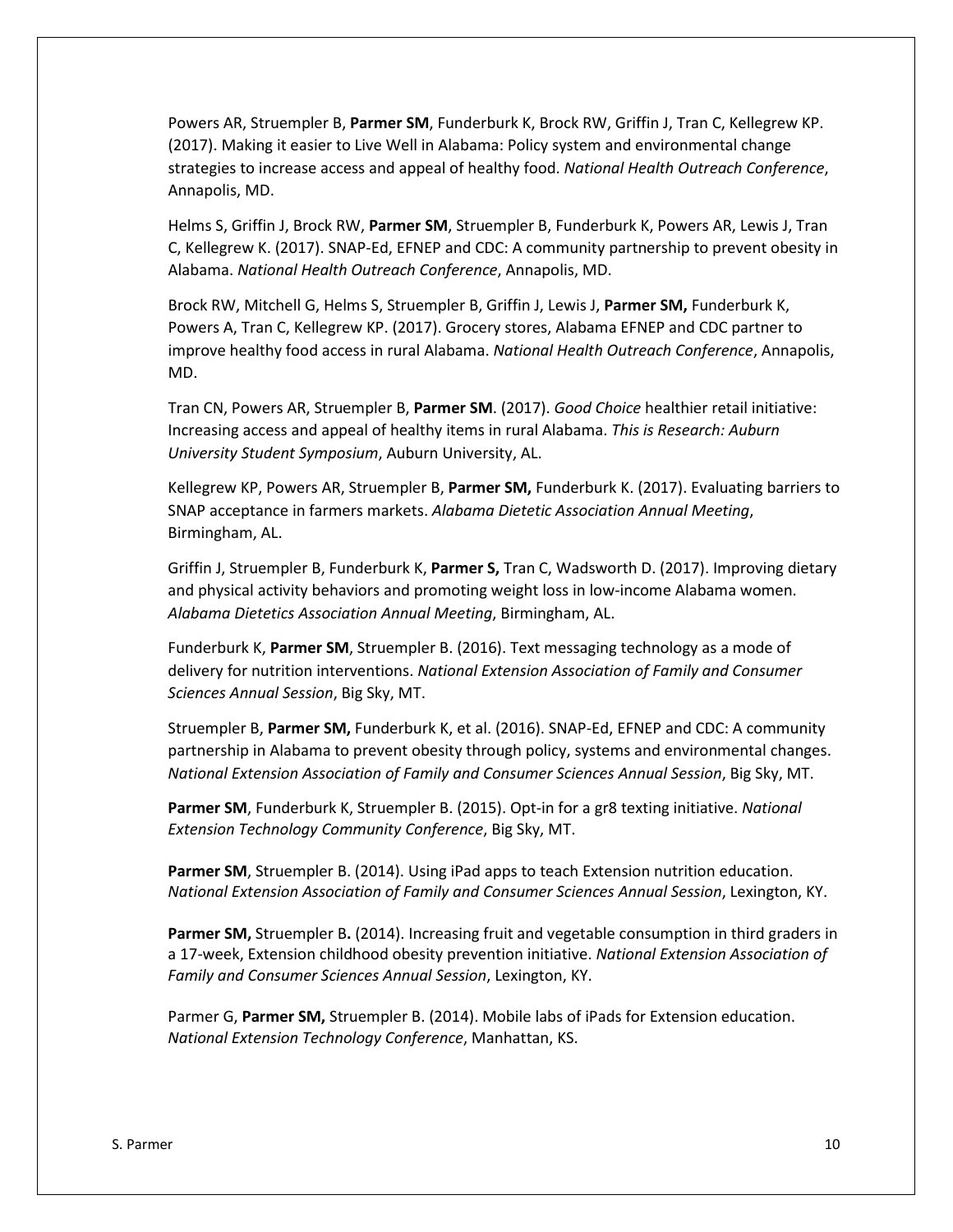Struempler B**,** Mastropietro L, **Parmer SM,** Arsiwalla D, Smith SM. (2013). Changes in fruit and vegetable consumption of third grade students in Body Quest: Food of the Warrior. *Society for Nutrition Education and Behavior,* Portland, OR.

**Parmer SM**, Struempler B. (2013). Body Quest: Food of the Warrior iPad apps. *Society for Nutrition Education and Behavior Technology Fair*, Portland, OR.

**Parmer SM,** Parmer G, Struempler B. (2013). Developing iPad apps for nutrition education. *National Extension Technology Conference,* Indianapolis, IN.

Struempler B, **Parmer SM**, Graham K, Gregg M. (2012). Childhood obesity prevention intervention using iPad apps and clickers for elementary youth. *National Extension Association of Family and Consumer Sciences Annual Session*, Columbus, OH.

**Parmer SM**, Parmer G, Struempler B. (2012). Developing iPad apps for Extension education. *National Extension Technology Conference,* New Orleans, LA.

Parmer G, **Parmer SM,** Struempler B, Smith S. (2012). Integrating technology in a childhood obesity prevention program: A practical application for clickers and SharePoint. *National Extension Technology Conference,* New Orleans, LA.

**Parmer SM,** Struempler B, Graham K, Smith S, Mastropeitro. (2012). Body Quest: Food of the Warrior. *Society for Nutrition Education and Behavior*, Washington, DC.

Struempler B, **Parmer SM**, Gregg M, Graham KK. (2012). Nutrition iPad apps showcase*. Society for Nutrition Education and Behavior,* Washington, DC.

Graham KK, **Parmer SM**, Struempler B**,** Gregg M. (2012). Using iPads to teach nutrition education. *Society for Nutrition Education and Behavior*, Washington, DC.

**Parmer SM**, Struempler B, Graham KK, Gregg M. (2012). Developing a storyboard for an iPad nutrition app. *Society for Nutrition Education and Behavior,* Washington, DC.

**Parmer SM,** Smith SM, Gregg M, Struempler B. (2012). Just a click away: Using clickers and SharePoint to manage nutrition evaluation data*. Society for Nutrition Education and Behavior,* Washington, DC.

Smith, SM, **Parmer SM**, Struempler B, Gregg M. (2012). Are clickers effective for data collection with youth students? *Society for Nutrition Education and Behavior*, Washington, DC.

**Parmer SM,** Gregg M. (2012). Body Quest: Food of the Warrior. *4-H National Program Leaders Conference*, New Orleans, LA.

Struempler B, **Parmer SM.** (2009). Making cents of nutrition. *National Extension Association of Family and Consumer Sciences*, Birmingham, AL.

Struempler B, **Parmer SM**. (2009). Feeding your family in challenging times. *National Extension Association of Family and Consumer Sciences*, Birmingham, AL.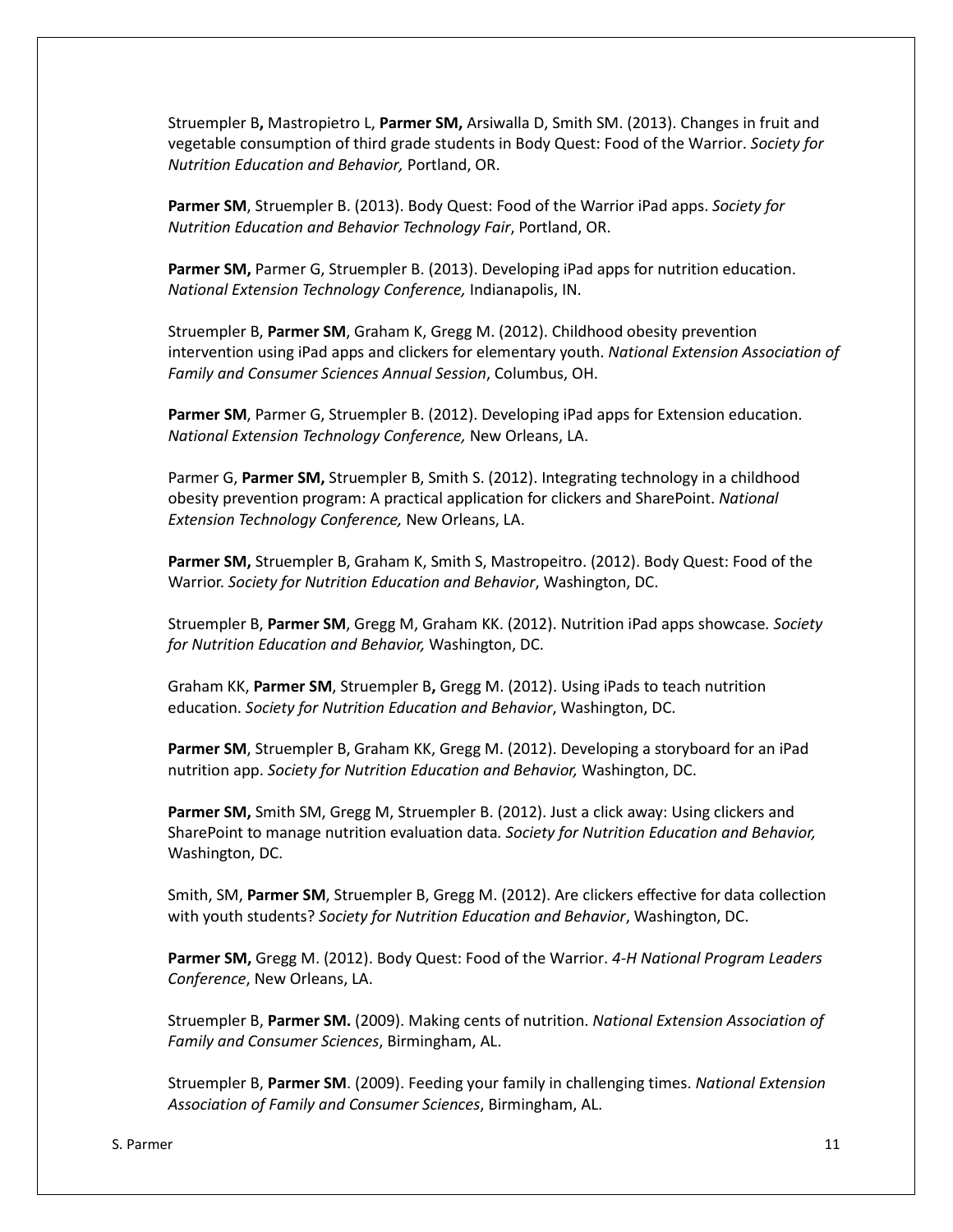**Parmer SM**, Struempler B. (2005). Nutrition education: Beyond the brochure. *Society for Nutrition Education,* San Francisco, CA.

Struempler B, **Parmer SM**, Raby A. (2004). Nutrition education evaluations are FUN (fantastic, unique and new). *Society for Nutrition Education,* Salt Lake City, UT.

Struempler B, **Parmer SM.** (2003). An interactive nutrition evaluation for elementary students. *Society for Nutrition Education*, Philadelphia, PA.

Struempler B, **Parmer SM.** (2003). A model for a seamless nutrition education program for limited-resource individuals. *Society for Nutrition Education,* Philadelphia, PA.

Raby A, Struempler B, **Parmer SM.** (2003). Knowledge and behavior changes in fourth and fifth grade students in a nutrition education program. *Society for Nutrition Education*, Philadelphia, PA.

Eck S, Struempler B, **Parmer SM.** (2003). *An interactive nutrition evaluation for elementary students. Society for Nutrition Education,* Philadelphia, PA.

**Parmer SM**, Struempler B. (2003). Food stamp nutrition education program. *Priester Health Conference,* Phoenix, AZ.

Eck S, Struempler B, **Parmer SM**. (2002). An interactive nutrition evaluation for elementary students. *Society for Nutrition Education*, St. Paul, MN.

Struempler B, **Parmer SM.** (2001). Nutrition education evaluations are FUN (fantastic, unique and new). *Nutrition Education for Diverse Audiences II: Integrating Research and Practice*, Dallas, TX.

Struempler B, **Parmer SM.** (2001). Nutrition education evaluations are FUN (fantastic, unique and new). *Society for Nutrition Education,* Oakland, CA.

Struempler B, Hayner, D, **Parmer SM**. (2001). Come and get it: An interactive nutrition game and evaluation for young children. *Society for Nutrition Education,* Oakland, CA.

**Parmer SM**, Struempler B. (2000). Assessment of family mealtime behaviors and characteristics of a limited-resource population. *Society for Nutrition Education*, Charleston, SC.

Struempler B, **Parmer SM**. (1997). Nutrition education program in Alabama. *Society for Nutrition Education*, Quebec, Canada.

Struempler B, **Parmer SM.** (1996). Nutrition education program in Alabama. Society for Nutrition Education, St. Louis, MO.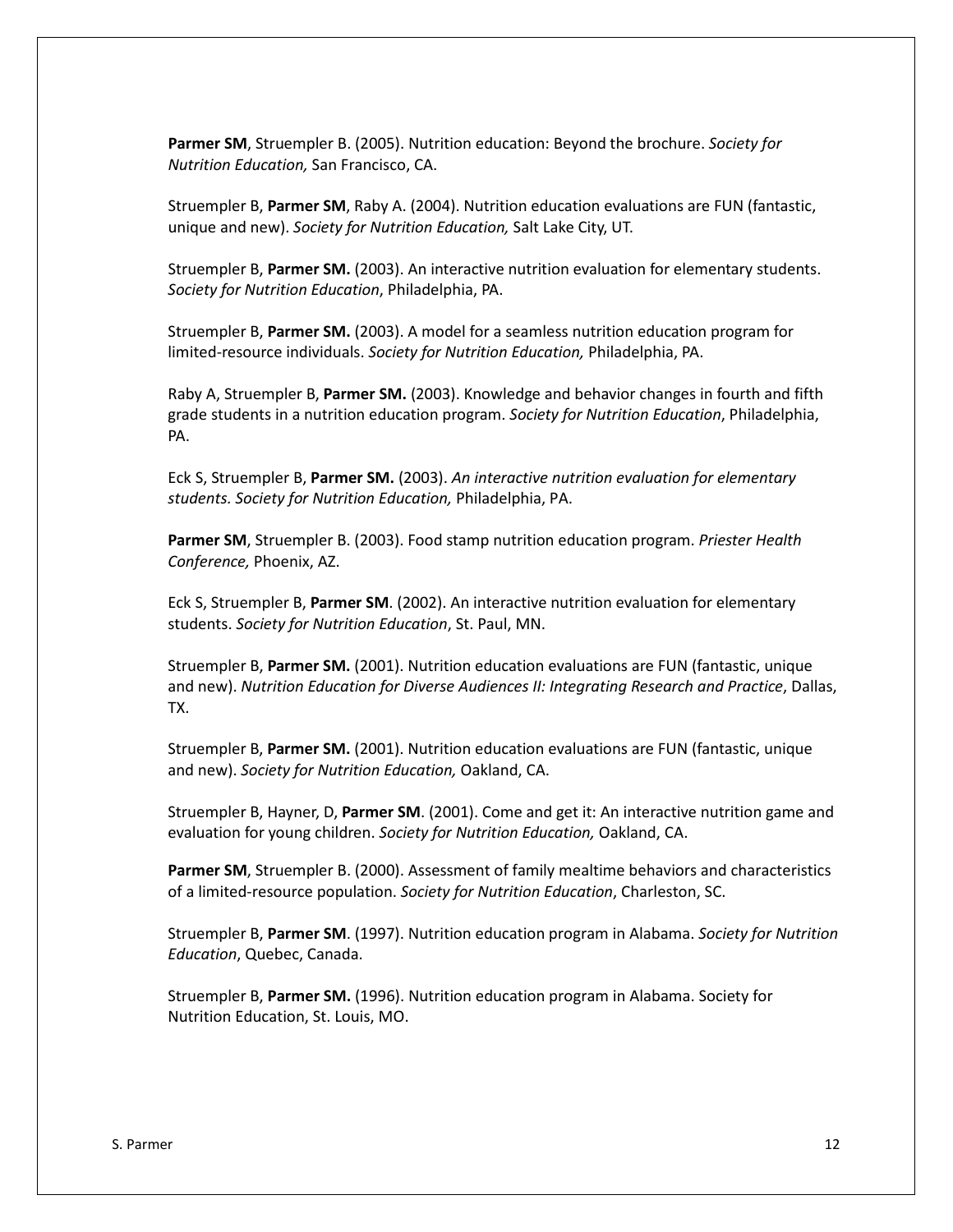#### **Invited Presentations**

**Parmer SM.** (2017). Alabama made the evaluation framework work. *Association of SNAP Nutrition Education Administrators Winter Conference*. Arlington, VA.

**Parmer SM**, Powers A. (2017). Alabama Body Quest. *Association of SNAP Nutrition Education Administrators Winter Conference*. Arlington, VA.

Struempler B, **Parmer SM**. (2014). Body Quest Food of the Warrior: Combating childhood obesity through nutrition education. *Auburn Speaks*, 250-258. Office of the Vice President for Research and Economic Development, Auburn University, AL.

Parmer G, **Parmer SM,** Struempler B. (2014). Developing iPad apps for nutrition education. *iTeach 6*, Auburn University, AL.

**Parmer SM,** Struempler B, Funderburk K. (2014). Body Quest: Food of the Warrior, a childhood obesity prevention initiative. *Alabama Child Nutrition Directors Conference*, Pelham, AL.

Struempler B, **Parmer SM. (**2011). Body Quest: Food of the Warrior*. Alabama Child Nutrition Directors Conference*. Perdido Beach, AL.

Struempler B, **Parmer SM.** (2010). Alabama nutrition education program*. Guest Lecture, Auburn University Nutrition and Dietetics*, Auburn University, AL.

**Parmer SM**, Struempler B**.** (2009). Leader's update*. National Extension Association of Family and Consumer Sciences,* Birmingham, AL.

Struempler B, **Parmer SM**. (2009). NEP in Alabama. *Alabama Department of Human Resources, New Employee Training*, Birmingham and Montgomery, AL.

**Parmer SM,** Struempler B. (2008). Food and Nutrition Service education policies*. Alabama Department of Human Resources*. Guidelines given to South Carolina and North Carolina.

Struempler B, **Parmer SM.** (2005). Nutrition education evaluations are FUN (fantastic, unique and new)*. Pennsylvania Nutrition Education Network, Strengthening the Food Resource Safety Net.* Hershey, PA.

Struempler B, **Parmer SM.** (2005). Feed your mind: An interactive nutrition game and evaluation. *Food and Nutrition Service National Nutrition Education Conference*, Washington, DC.

Struempler B, **Parmer SM**. (2005). Come and get it: An interactive nutrition game and evaluation for young children. *Food and Nutrition Service National Nutrition Education Conference,* Washington, DC.

**Parmer SM**, Struempler B. (2005). A day in the life of a NEP educator. *Alabama Cooperative Extension System Family Programs Workshop*, Birmingham, AL.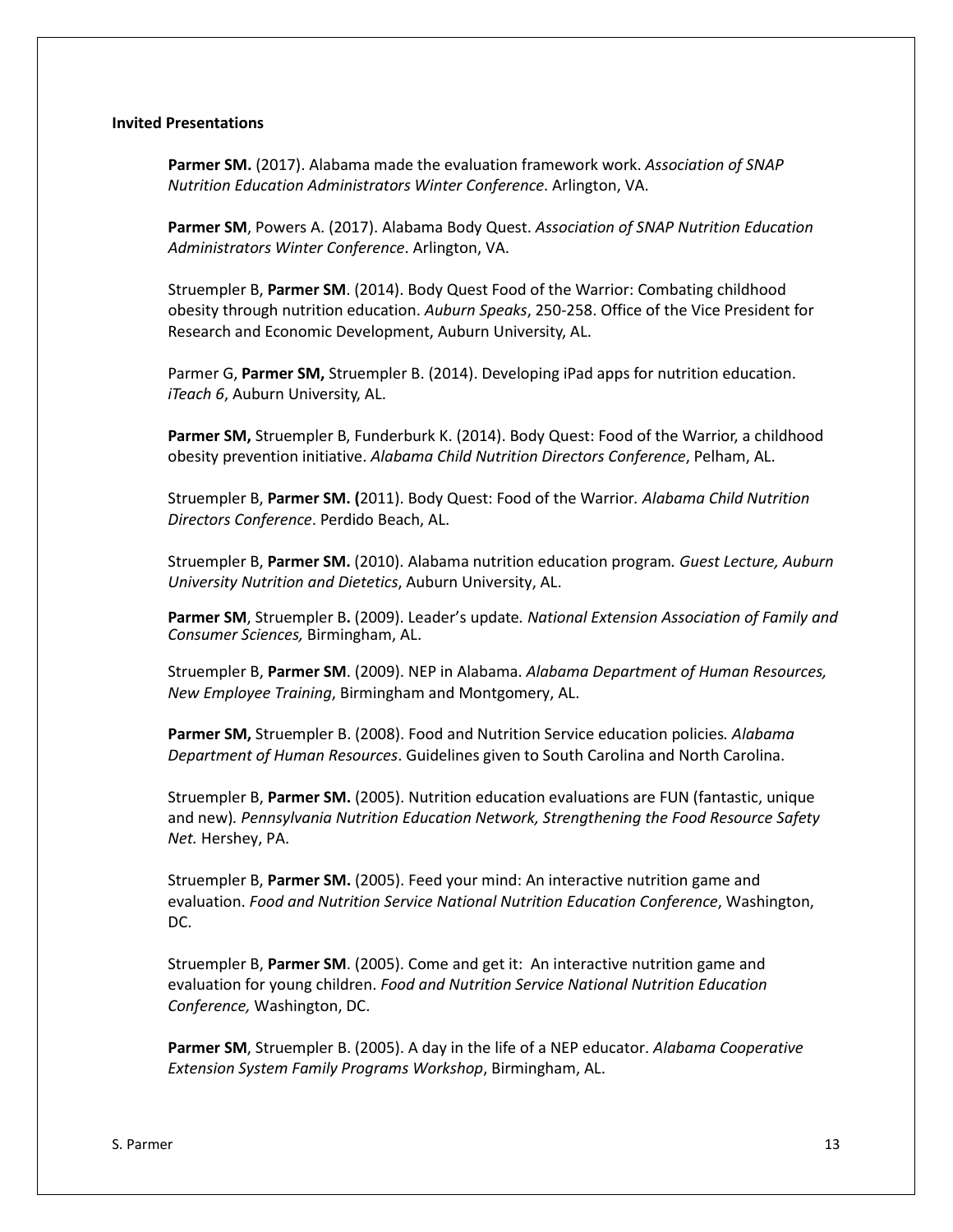**Parmer SM,** Struempler B. (2004). Nutrition education: Beyond the brochure. *Food and Nutrition Service National Nutrition Education Conference*, Columbus, OH.

Struempler B, **Parmer SM**. (2002). NEP in Alabama. *Alabama Department of Human Resources, TANF Conference*, Gulf Shores, AL.

**Parmer SM,** Struempler B. (2002). Nutrition education program. *Healthy Alabama Nutrition and Fitness Coalition,* Birmingham, AL.

**Parmer SM,** Struempler B. (2001). Who wants to be a millionaire…and become a nutrition whiz? *Alabama Dietary Managers Association Fall Conference*, Auburn University, AL.

Struempler B, **Parmer SM.** (2001). Fantastic, unique and new nutrition education and evaluation. *USDA Six Million Dollar Club*, Orlando, FL.

Struempler B, **Parmer SM.** (2000). Evaluating school-based projects. *Southeast Region Food Stamp Program Nutrition Education Program Coordinators Meeting,* Savannah, GA.

Struempler B, **Parmer SM.** (1999). Nutrition education in Alabama. *Alabama Department of Human Resources Directors Meeting*, Mobile, AL.

**Parmer SM.** (1999). Nutrition education program. *Governor's Conference on Parenting,*  Montgomery, AL.

**Parmer SM,** Kennan D. (1998). Food security indicators. *USDA Food and Consumer Expert Panel for Evaluation of Food Stamp Nutrition Education Program,* Washington, DC.

Struempler B, **Parmer SM**. (1996). Nutrition education program in Alabama. *USDA Food and Consumer Service: Promoting Partnerships-Nutrition Education Integration meeting*, Atlanta, GA.

### **Refereed Journal Articles, Invited National Reports and Proceedings**

**Parmer SM**, Struempler B, Funderburk K. (under review). Pioneering Extension nutrition education with iPad apps: A development story. *Journal of Extension.*

**Parmer SM**, Struempler B, Funderburk K. (under review). Body Quest: Food of the Warrior: Response to curriculum review. *Journal of Nutrition Education and Behavior*.

Tran C, Powers AR, Struempler B, **Parmer SM**, Funderburk K. (under review). *Good Choice* healthier retail initiative: Increasing access and appeal of healthy items in convenience stores in rural Alabama. *Preventing Chronic Disease*.

Kellegrew KP, Powers AR, Struempler B, **Parmer SM**, Funderburk K. (in preparation). Evaluating barriers to SNAP acceptance in farmers markets. *Journal of Agriculture, Food Systems and Community Development*.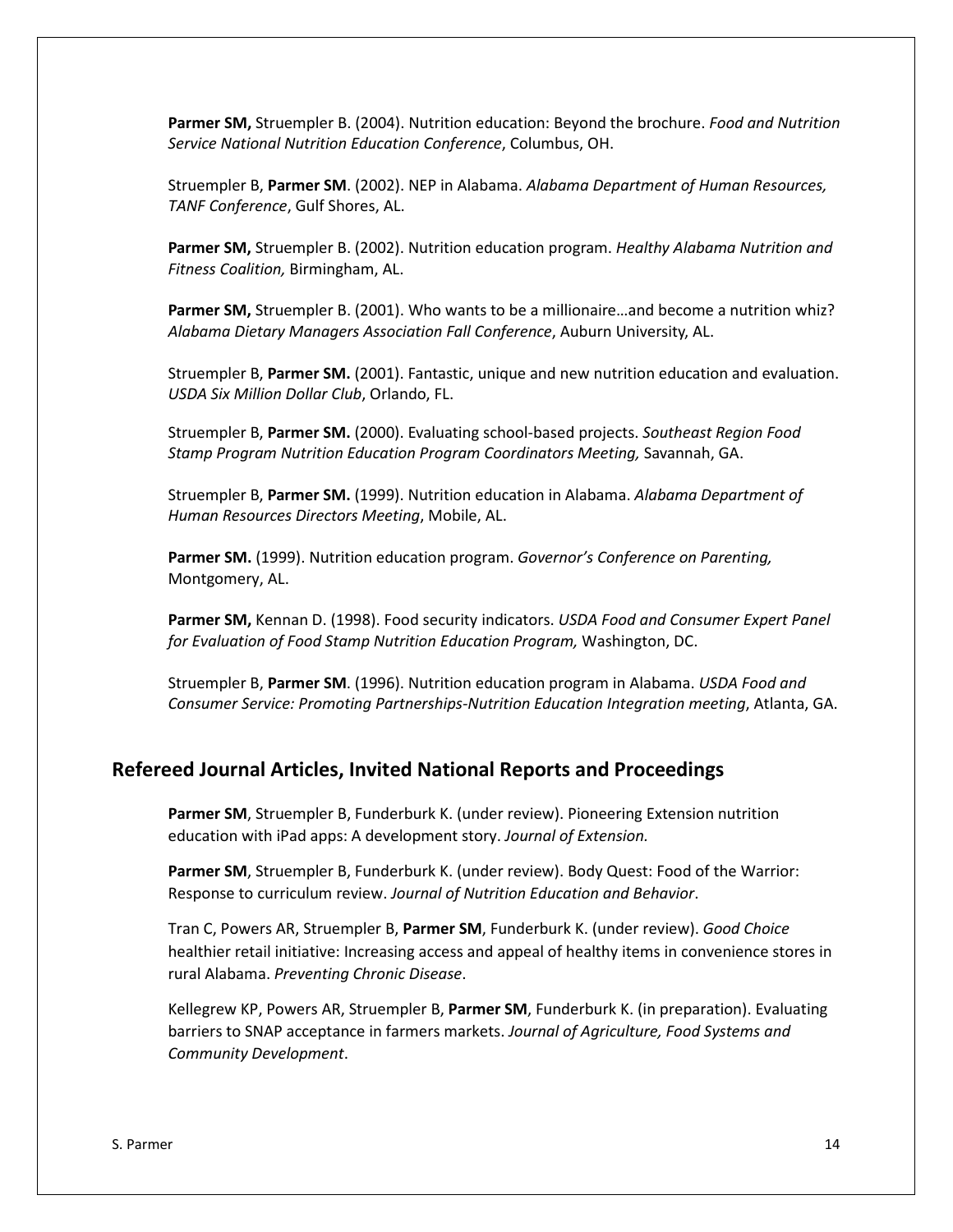Struempler B, **Parmer SM**, Funderburk K. (2016). Use of blended learning to improve nutrition knowledge in third-graders. *Journal of Nutrition Education and Behavior,* 48, 510-512.

**Parmer SM,** Struempler B**,** Griffin JS, Funderburk KM. (2015). Impact of Body Quest: Food of the Warrior on key indicators for childhood obesity prevention. *Austin Journal of Pediatrics,* 2, 1019- 1025.

Struempler BJ, **Parmer SM**, Mastropietro LM, Arsiwalla D, Bubb RR. (2014). Changes in fruit and vegetable consumption of third-grade students in Body Quest: Food of the Warrior, a 17-class childhood obesity prevention programs. *Journal of Nutrition Education and Behavior,* 46(4), 286- 292.

Struempler B, **Parmer SM**. (2014). Body Quest Food of the Warrior: Combating childhood obesity through nutrition education. *Auburn Speaks*, 250-258. Office of the Vice President for Research and Economic Development, Auburn University, AL 36849.

Struempler BJ, **Parmer SM.** (2014). Impact 2014: Childhood obesity Body Quest. *National Extension Association of Family and Consumer Sciences*. NEAFCS National Office, Boca Raton, FL.

Struempler B, **Parmer SM.** (2013). Body Quest: Food of the Warrior. *SNAP-Ed Connection e-Bulletin*.<http://us5.campaign-archive2.com/?u=cld5bdad0525e0cbae72bdb92&id=473e2460b1>

**Parmer SM,** Struempler B. (2013). Alabama FY13 SNAP-Ed Body Quest county report. *Community Nutrition Education Community of Practice, eXtension*. [http://www.extension.org/pages/70038/ipads-to-combat-childhood-obesity:-alabamas-body](http://www.extension.org/pages/70038/ipads-to-combat-childhood-obesity:-alabamas-body-quest-initiative)[quest-initiative.](http://www.extension.org/pages/70038/ipads-to-combat-childhood-obesity:-alabamas-body-quest-initiative)

Struempler B, **Parmer SM.** (2013). Body Quest: Food of the Warrior apps. *SNAP-Ed Connection Resource Library*.<http://snap.nal.usda.gov/resource-library/nutrition-apps-and-games>

Struempler B, **Parmer SM.** (2013). Body Quest: Food of the Warrior. *SNAP-Ed Connection Resource Library.* [http://snap.nal.usda.gov/foodstamp/resource\\_finder\\_search\\_results.php](http://snap.nal.usda.gov/foodstamp/resource_finder_search_results.php)

**Parmer SM**, Parmer G, Struempler B. (2012). Testing a new generation: Implementing clickers as an Extension data collection tool. *Journal of Extension,* 15(5).

Kim K, Struempler B, **Parmer SM.** (2011). Decision of SNAP recipients to consume more vegetables: An application of the theory of planned behavior. *Journal of Hunger & Environmental Nutrition,* 6, 1-18.

**Parmer SM,** Salisbury-Glennon J, Shannon D, Struempler B. (2009). School gardens: An experimental learning approach for a nutrition education program to increase fruit and vegetable knowledge, preference and consumption among second grade students. *Journal of Nutrition Education and Behavior,* 41, 212-217. *NOTE: Received National Extension Association of Family and Consumer Science, Alabama Affiliate. Program Excellence through Research Award.*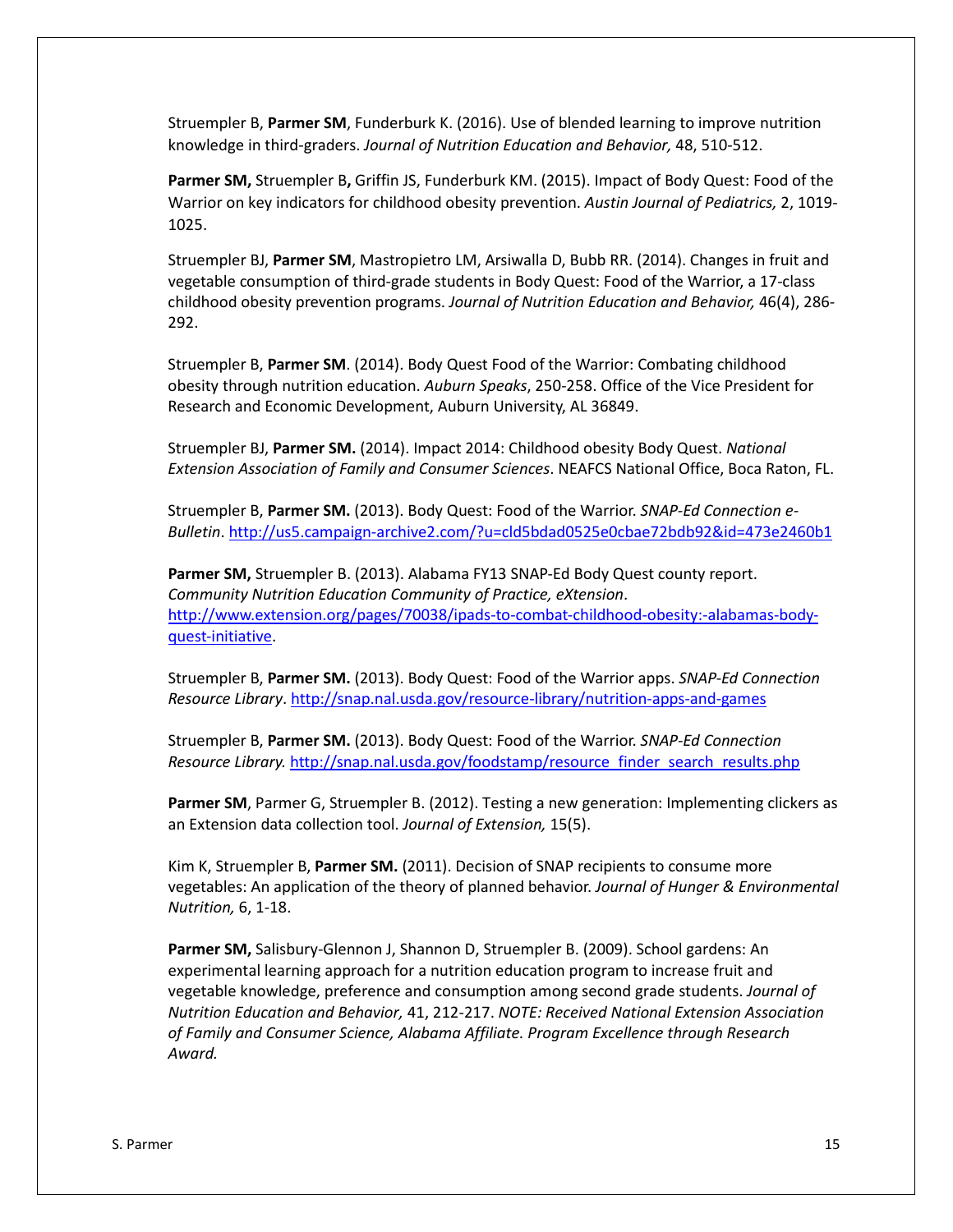Power AR, Struempler B. Guarino A, **Parmer S.** (2005). Effects of a nutrition education program on the dietary behavior and nutrition knowledge of second-grade and third-grade students. *Journal of School Health,* 75, 129-33. *NOTE: Received National Extension Association of Family and Consumer Sciences, Southern Region Finalist. Florence Hall Award.*

Keenan DP, Olson C, Hersey J, **Parmer SM**. (2001). Measures of food insecurity/security. *Journal of Nutrition Education,* 33(1), S49-S58.

### **Professional Publications and Other Creative Works**

**Parmer SM,** Struempler B, Funderburk K. (2017). *Recipe Tester Recipe Magnets Revised.* Alabama Cooperative Extension System, Auburn University, AL, NEP-145.

Struempler B, **Parmer SM,** Funderburk K, Powers AR, Dobbs B. (2016). *Road to a Healthy Alabama Annual Report FY16.* Alabama SNAP-Ed, Auburn University, AL.

Funderburk K, **Parmer SM**, Struempler B. (2016). *Body Quest Protocol, 2016-2017*. Alabama Cooperative Extension System, Auburn University, AL.

Funderburk K, **Parmer SM,** Struempler B. (2016). *Live Well Alabama Eat Better, Move More and Make a Change Statewide Outdoor Billboard Social Marketing Campaign.* Alabama Cooperative Extension System, Auburn University, AL.

**Parmer SM,** Struempler B, Funderburk K. (2016). *Body Quest Stand-up Exhibit*. Alabama Cooperative Extension System, Auburn University, AL.

**Parmer SM,** Struempler B, Funderburk K. (2016). *Body Quest 3-D Character Sculptures (Set of 6)*. Alabama Cooperative Extension System, Auburn University, AL.

**Parmer SM,** Struempler B, Funderburk K. (2016). *Body Quest Cloth Banners (Set of 6)*. Alabama Cooperative Extension System, Auburn University, AL.

**Parmer SM,** Struempler B. (2016). *Body Quest: Food of the Warrior T-shirts Revised.* Alabama Cooperative Extension System, Auburn University, AL, NEP-160.

Struempler B, **Parmer SM,** Funderburk K, Griffin J, Tran C. (2015). *Nutrition Education Program Accomplishment Report FY2015: An In-Depth Review of the Year.* Alabama Cooperative Extension System, Auburn University, AL.

Funderburk K, **Parmer SM**, Struempler B. (2015). *Body Quest Protocol, 2015-2016*. Alabama Cooperative Extension System, Auburn University, AL.

Funderburk K, **Parmer SM,** Struempler B. (2015). *Grow Your Kids with Fruits and Vegetables Statewide Outdoor Billboard Social Marketing Campaign.* Alabama Cooperative Extension System, Auburn University, AL.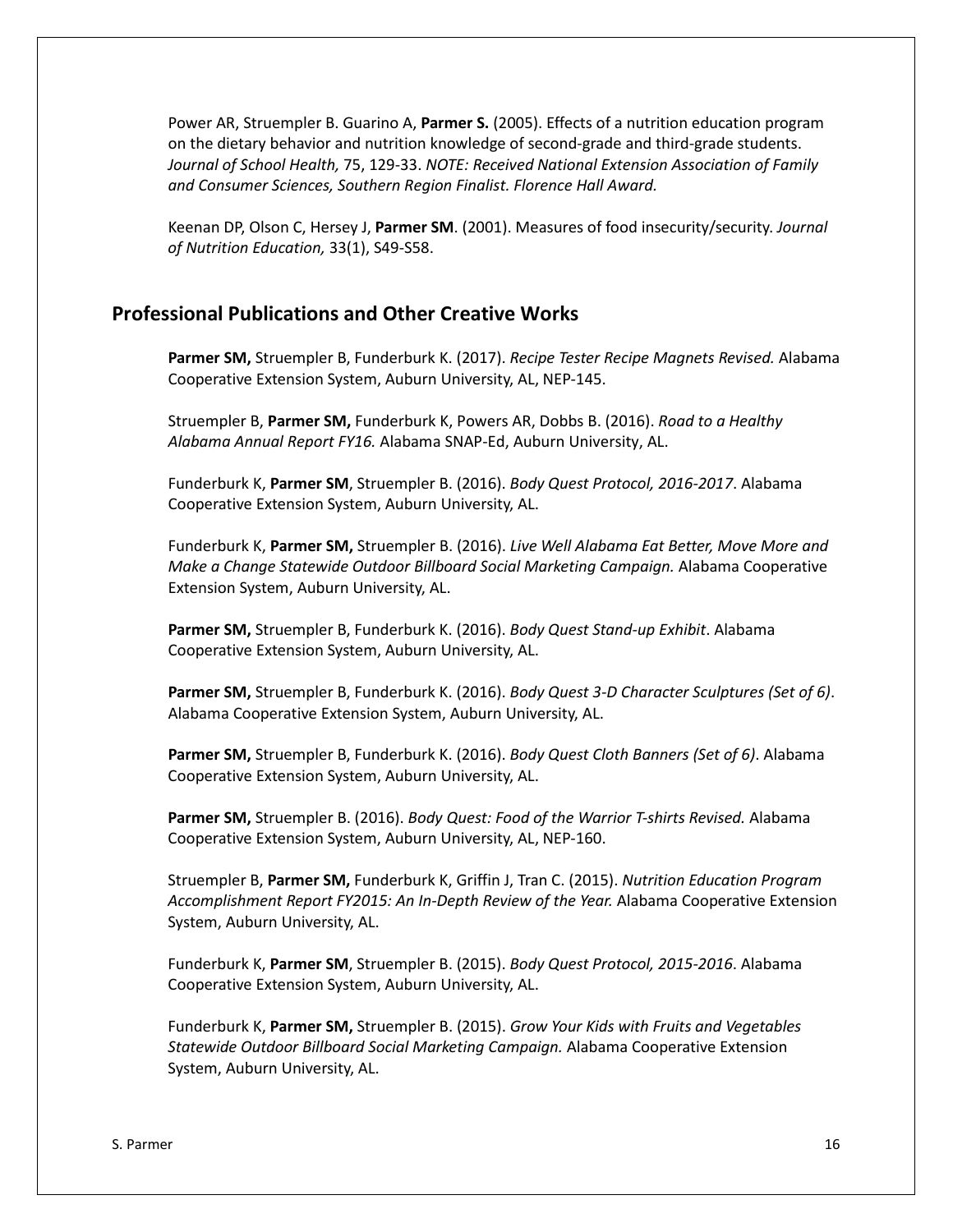**Parmer SM,** Struempler B, Funderburk K. (2015). *Body Quest: Food of the Warrior Aprons.* Alabama Cooperative Extension System, Auburn University, AL, NEP-160.

**Parmer SM,** Struempler B, Funderburk K. (2015). *Body Quest: Food of the Warrior Chef Hats.* Alabama Cooperative Extension System, Auburn University, AL, FCS-2139.

**Parmer SM,** Struempler B, Funderburk K. (2015). *Fruit and Vegetable Colander.* Alabama Cooperative Extension System, Auburn University, AL, FCS-2137.

**Parmer SM,** Struempler B, Funderburk K. (2015). *Eat More Fruits and Vegetables Grocery Bag.* Alabama Cooperative Extension System, Auburn University, AL.

Struempler B, **Parmer SM**, Funderburk K. (2014). *Alabama Tackles Childhood Obesity: Nutrition Education Program FY14 Accomplishment Report.* Alabama Cooperative Extension System, Auburn University, AL.

Struempler B, **Parmer SM,** Funderburk K. (2014). *6 Amazing Ways Body Quest has Changed 3rd Graders in Alabama*. Alabama Cooperative Extension System, Auburn University, AL.

**Parmer SM**, Struempler B, Griffin JB, Funderburk KM. (2014). *Body Quest Student and Parent Protocol, 2014-2015*. Alabama Cooperative Extension System, Auburn University, AL.

Funderburk K, Struempler B, **Parmer SM**. (2014). *Body Quest iChallenge/What's for Lunch Directions, 2014-2015.* Alabama Cooperative Extension System, Auburn University, AL.

**Parmer SM,** Struempler B, Funderburk K. (2014). *Grow Your Kids with Fruits and Vegetables Statewide Outdoor Billboard Social Marketing Campaign.* Alabama Cooperative Extension System, Auburn University, AL.

Struempler B, **Parmer SM**, Mastropietro LM, Smith SM, Griffin JB. (2013). *Body Quest Protocol, 2013-2014*. Alabama Cooperative Extension System, Auburn University, AL.

**Parmer SM**, Smith SM, Struempler B. (2013). *Body Quest Clicker Instructions, 2013-2014*. Alabama Cooperative Extension System, Auburn University, AL.

Mastropietro LM, Struempler B, **Parmer SM**. (2013). *Body Quest What's for Lunch Directions, 2013-2014.* Alabama Cooperative Extension System, Auburn University, AL.

Struempler B, **Parmer SM.** (2013). *Nutrition Education Program FY13 Annual Report: Auburn University*. Alabama Cooperative Extension System, Auburn University, AL.

**Parmer SM**, Smith SM, Struempler B. (2011). *Body Quest Clicker Instructions, 2011-2012*. Alabama Cooperative Extension System, Auburn University, AL.

Graham K, Struempler B, **Parmer SM**, Gregg M. (2011). *Body Quest Protocol, 2011-2012*. Alabama Cooperative Extension System, Auburn University, AL.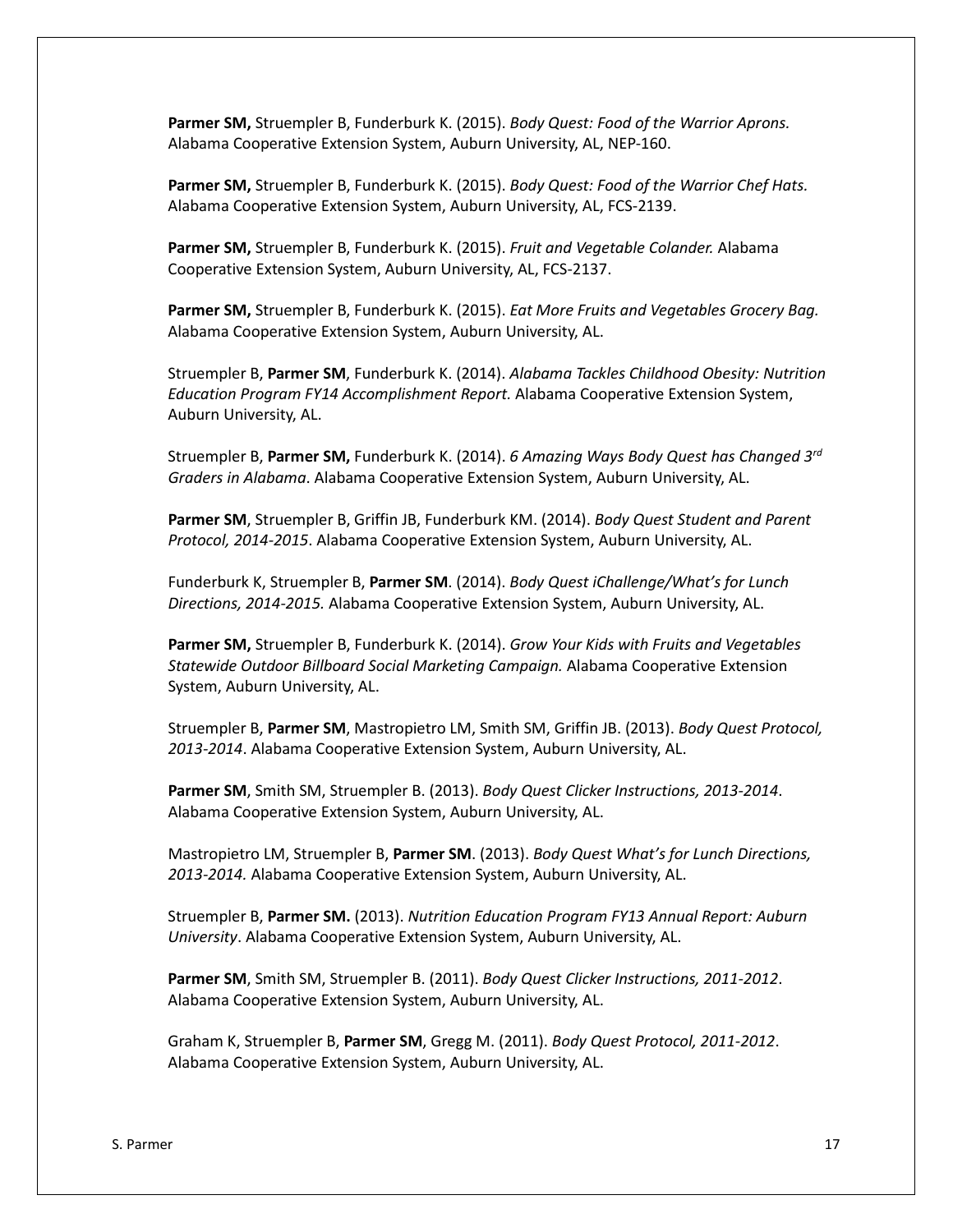Gregg M, **Parmer SM,** Struempler B. (2011). *Body Quest: Food of the Warrior Card Deck.* Alabama Cooperative Extension System, Auburn University, AL, NEP-140.

**Parmer SM,** Struempler B. (2011). *Fruit Bags: Eat fruit every day.* Alabama Cooperative Extension System, Auburn University, AL, NEP-136.

**Parmer SM,** Struempler B. (2011). *Body Quest: Food of the Warrior Scrolling Banner.* Alabama Cooperative Extension System, Auburn University, AL, NEP-161.

**Parmer SM,** Struempler B. (2011). *Body Quest: Food of the Warrior Retractable Banners.* Alabama Cooperative Extension System, Auburn University, AL, NEP-151.

**Parmer SM,** Struempler B. (2011). *Body Quest: Food of the Warrior Character Posters.* Alabama Cooperative Extension System, Auburn University, AL, NEP-152.

**Parmer SM,** Struempler B. (2011). *Body Quest: Food of the Warrior Battle Cry.* Alabama Cooperative Extension System, Auburn University, AL, NEP-162.

**Parmer SM,** Struempler B. (2011). *Body Quest: Food of the Warrior Vow Poster.* Alabama Cooperative Extension System, Auburn University, AL, NEP-141.

**Parmer SM,** Struempler B. (2011). *Body Quest: Food of the Warrior Stickers.* Alabama Cooperative Extension System, Auburn University, AL, NEP-170.

**Parmer SM,** Struempler B. (2011). *Body Quest: Food of the Warrior Vow Cards.* Alabama Cooperative Extension System, Auburn University, AL, NEP-143.

**Parmer SM,** Struempler B. (2011). *Body Quest: Food of the Warrior Power Bands.* Alabama Cooperative Extension System, Auburn University, AL, NEP-166.

**Parmer SM,** Struempler B. (2011). *Body Quest: Food of the Warrior T-shirts.* Alabama Cooperative Extension System, Auburn University, AL, NEP-160.

**Parmer SM,** Struempler B. (2011). *Shopping List.* Alabama Cooperative Extension System, Auburn University, AL, NEP-0055.

**Parmer SM,** Struempler B. (2011). *Save for Fruits and Vegetables Apple Bank.* Alabama Cooperative Extension System, Auburn University, AL, NEP-132.

**Parmer SM,** Struempler B. (2011). *Snappy Veggie Snacks Bowls.* Alabama Cooperative Extension System, Auburn University, AL, NEP-167.

**Parmer SM,** Struempler B. (2011). *Are You a Nutrition Facts Expert?* Alabama Cooperative Extension System, Auburn University, AL, NEP-169.

**Parmer SM,** Struempler B. (2011). *Recipe Tester Recipe Magnets.* Alabama Cooperative Extension System, Auburn University, AL, NEP-145.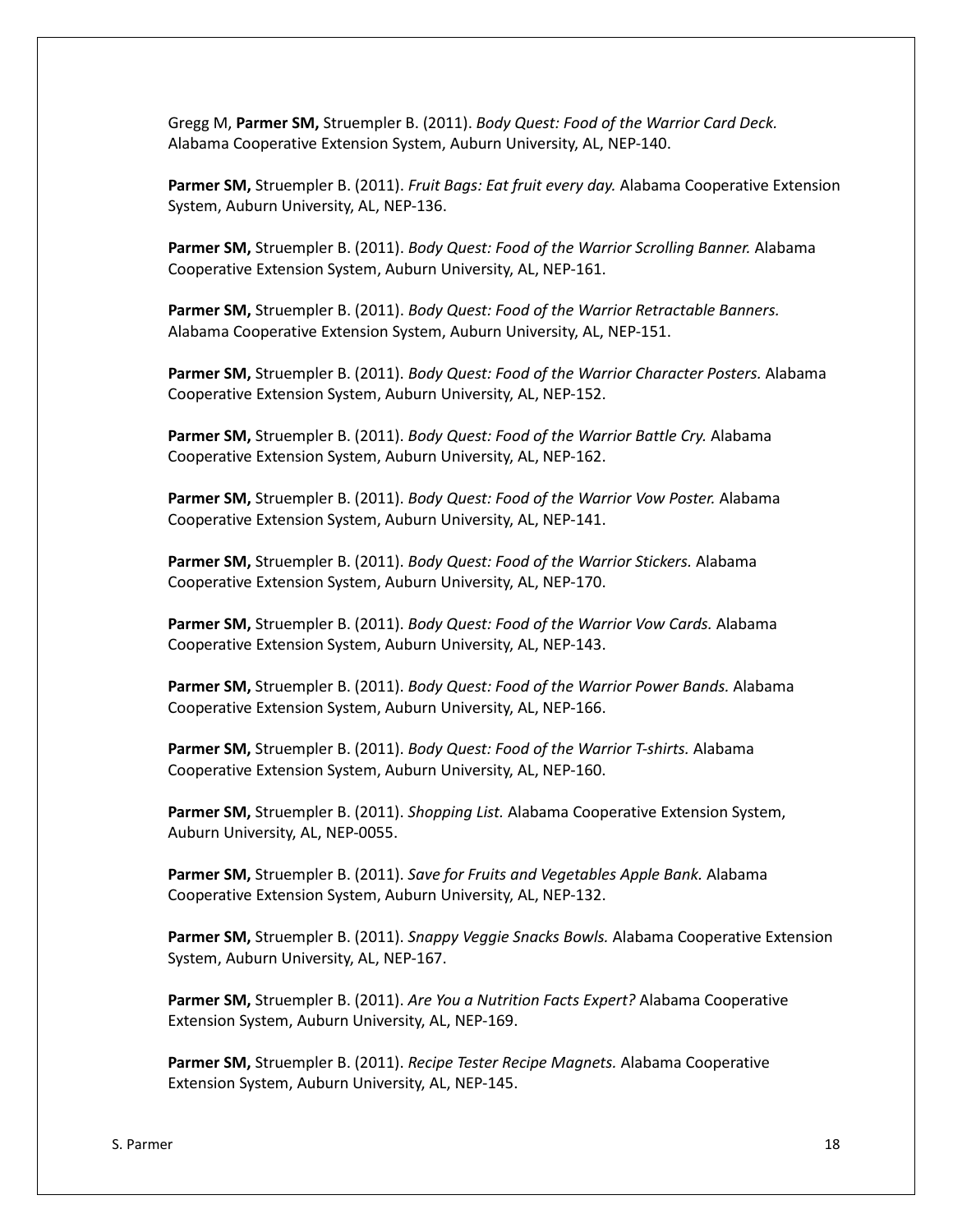**Parmer SM,** Struempler B. (2010). *Nutrition Slap Bracelets: Dietary Guidelines.* Alabama Cooperative Extension System, Auburn University, AL, NEP-133.

**Parmer SM,** Struempler B. (2010). *Don't Be Square: Eat Green Flashing Necklace.* Alabama Cooperative Extension System, Auburn University, AL, NEP-135.

**Parmer SM,** Struempler B. (2010). *Save Money to Buy Fruits and Vegetables Bank*. Alabama Cooperative Extension System, Auburn University, AL, NEP-132.

**Parmer SM,** Struempler B. (2009). *10,000 Steps a Day Pedometer*. Alabama Cooperative Extension System, Auburn University, AL, NEP-128.

**Parmer SM,** Struempler B. (2007). *A Gold Medal for Fruits and Vegetables.* Alabama Cooperative Extension System, Auburn University, AL, NEP-126.

**Parmer SM,** Struempler B. (2005). *Circle Puzzle: Make Every Plate a Rainbow*. Alabama Cooperative Extension System, Auburn University, AL, NEP-121. *NOTE: Received National Extension Association of Family and Consumer Sciences, National Winner, Southern Region Winner and Alabama Affiliate Winner. Communications Educational Publication Award.*

**Parmer SM,** Struempler B. (2002). *Cootie Catcher: Good Nutrition in a Finger Puzzle.* Alabama Cooperative Extension System, Auburn University, AL. *NOTE: Received National Extension Association of Family and Consumer Sciences, National Winner – 2nd Place.*

**Parmer SM,** Struempler B. (2002). *Post-It Note Pads*. Alabama Cooperative Extension System, Auburn University, AL.

**Parmer SM,** Struempler B. (2002). *Bike Style Bottle.* Alabama Cooperative Extension System, Auburn University, AL, NEP-130.

**Parmer SM,** Struempler B. (2002). *Mouse Pad*. Alabama Cooperative Extension System, Auburn University, AL.

**Parmer SM,** Struempler B. (2002). *Once Upon a Time in American ID Card*. Alabama Cooperative Extension System, Auburn University, AL.

**Parmer SM,** Struempler B. (2001). *Laugh a Little and Make Your Tummy Happy.* Alabama Cooperative Extension, Auburn University, AL, NEP-101. *NOTE: Received National Extension Association of Family and Consumer Sciences, National Winner – 2nd Place. Communications Educational Publications Award.*

**Parmer SM,** Struempler B, Jelinek S. (2001). *Nutrition Education Program Annual Report*. Alabama Cooperative Extension System, Auburn University, AL.

**Parmer SM,** Struempler B. (2000). *Tooth Decay Go Away.* Alabama Cooperative Extension System, Auburn University, AL.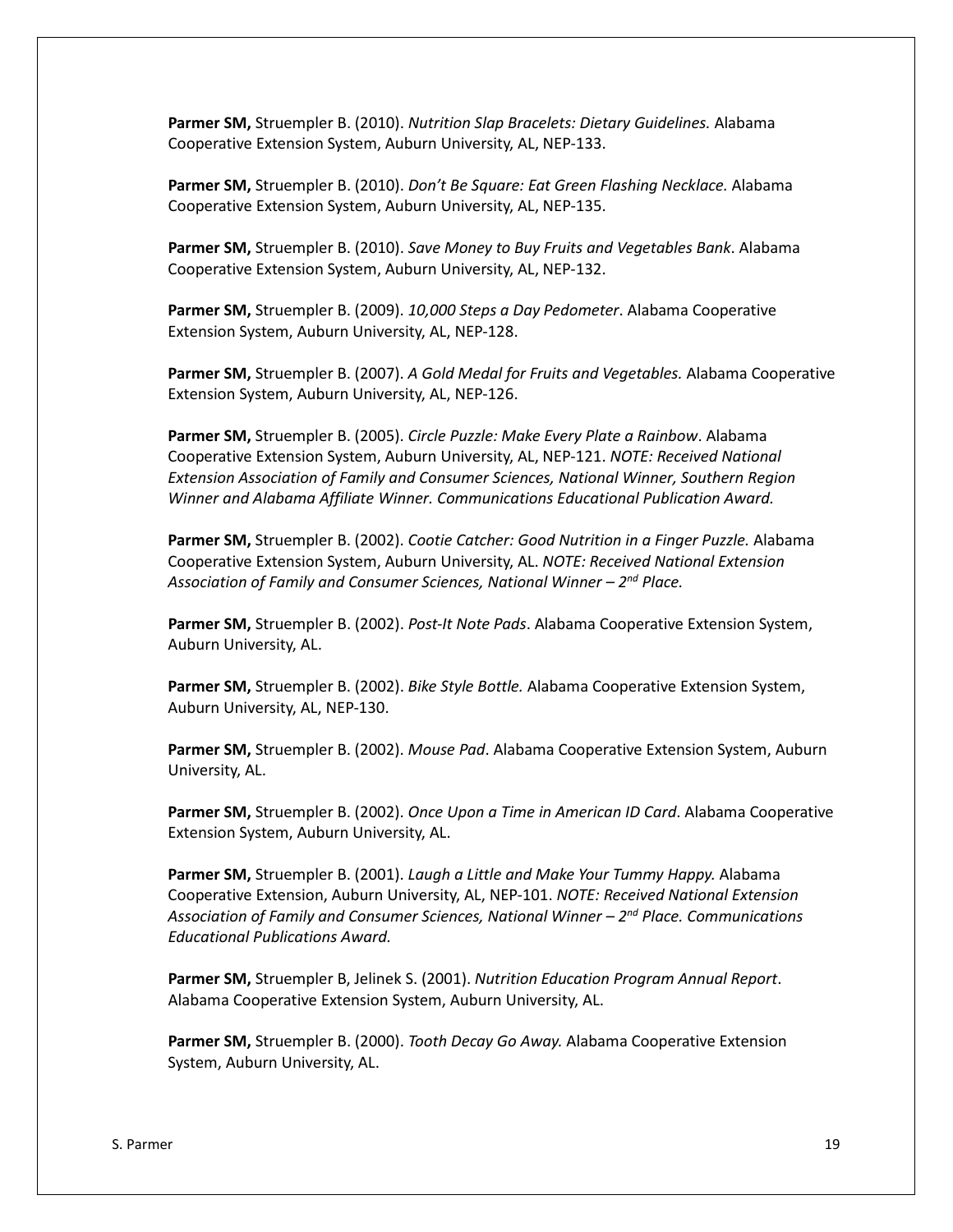**Parmer SM,** Struempler B. (2000). *Body Building with Foods.* Alabama Cooperative Extension System, Auburn University, AL.

**Parmer SM,** Struempler B. (2000). *Rise and Shine with Breakfast.* Alabama Cooperative Extension System, Auburn University, AL.

**Parmer SM,** Struempler B. (2000). *Don't Get Bugged by a Food Germ.* Alabama Cooperative Extension System, Auburn University, AL.

**Parmer SM,** Struempler B. (2000). *Give Me 5.* Alabama Cooperative Extension System, Auburn University, AL.

**Parmer SM,** Struempler B. (2000). *Yummy in the Tummy with a Happy Plate.* Alabama Cooperative Extension System, Auburn University, AL.

**Parmer SM,** Struempler B. (2000). *NEP Shopping List.* Alabama Cooperative Extension System, Auburn University, AL.

**Parmer SM,** Jelinek S. (2000). *Apple Core Newsletter July/August Issue*. Alabama Cooperative Extension System, Auburn University, AL.

**Parmer SM,** Jelinek S. (2000). *Apple Core Newsletter May Issue*. Alabama Cooperative Extension System, Auburn University, AL.

**Parmer SM,** Jelinek S. (2000). *Apple Core Newsletter April Issue*. Alabama Cooperative Extension System, Auburn University, AL.

**Parmer SM,** Jelinek S. (2000). *Apple Core Newsletter March Issue*. Alabama Cooperative Extension System, Auburn University, AL.

**Parmer SM**. (1999). *Running Out of Food? We Can Help.* Alabama Cooperative Extension System, Auburn University, AL.

**Parmer SM**. (1999). *You can Have Fun and Learn for Free*. Alabama Cooperative Extension System, Auburn University, AL.

**Parmer SM.** (1999). *Do You Want to Know How to Make Good Food for Less Money?* Alabama Cooperative Extension System, Auburn University, AL.

**Parmer SM,** Struempler B, Jelinek S. (1999). *Nutrition Education Program Annual Report.* Alabama Cooperative Extension System, Auburn University, AL.

**Parmer SM,** Struempler B. (1999). *Come and Get It Certificate*. Alabama Cooperative Extension System, Auburn University, AL.

**Parmer SM**, Struempler. (1999). *Feed Your Mind Certificate*. Alabama Cooperative Extension System, Auburn University, AL.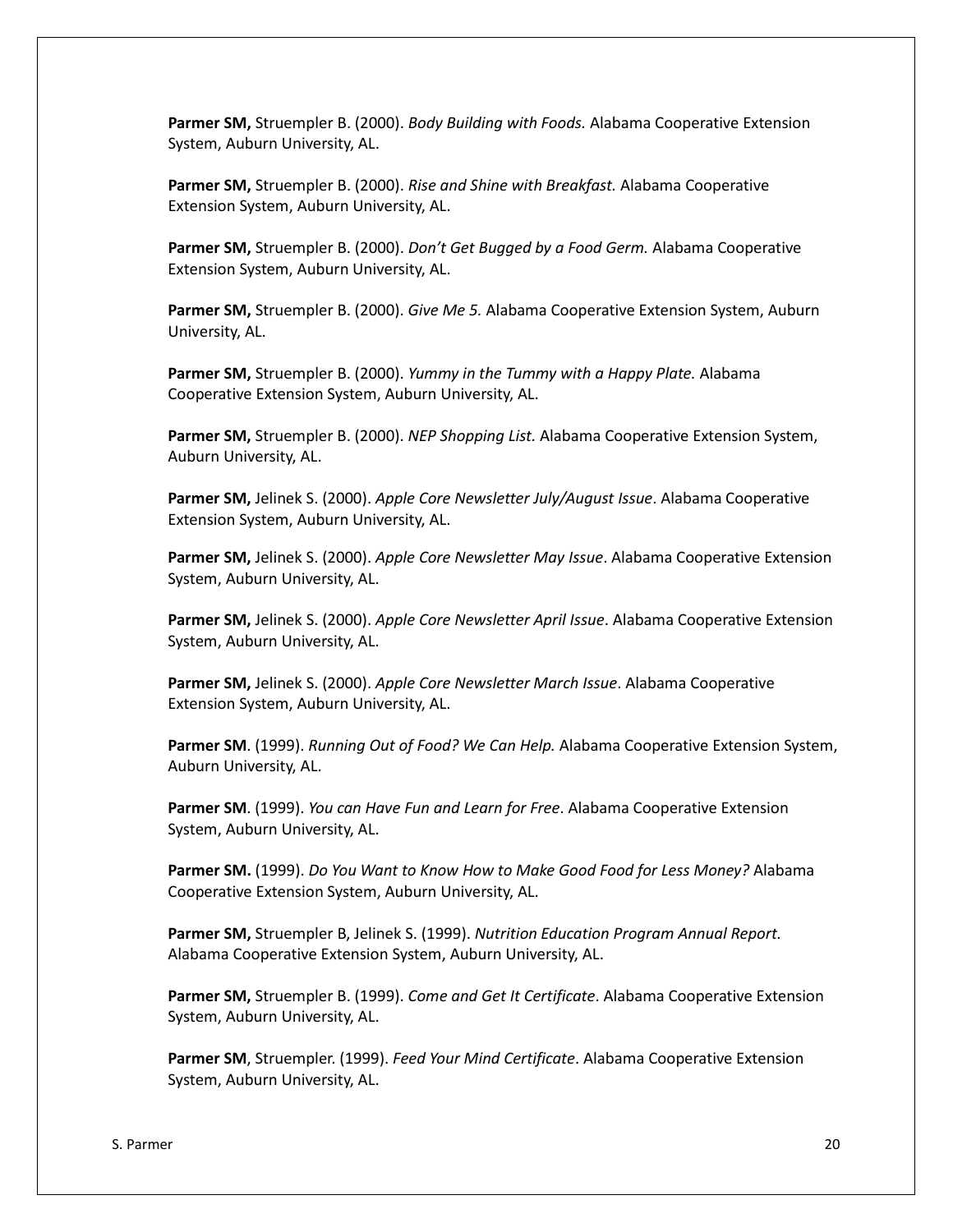**Parmer SM.** (1999). *Nutrition Education Program Teen Exhibit.* Alabama Cooperative Extension System, Auburn University, AL.

**Parmer SM.** (1999). *Nutrition Education Program Youth Exhibit.* Alabama Cooperative Extension System, Auburn University, AL.

**Parmer SM.** (1999). *Nutrition Education Program Exhibit.* Alabama Cooperative Extension System, Auburn University, AL.

**Parmer SM**. (1998). *Nutrition Education Program Extension Team Project.* Alabama Cooperative Extension System, Auburn University, AL.

**Parmer SM,** Struempler B. (1998). *Nutrition Education Program Annual Report*. Alabama Cooperative Extension System, Auburn University, AL.

**Parmer SM,** Struempler B. (1997). *Nutrition Education Program Annual Report.* Alabama Cooperative Extension System, Auburn University, AL.

**Parmer SM,** Marshall A. (1997). *You're Invited Brochure*. Alabama Cooperative Extension System, Auburn University, AL.

**Parmer SM**. (1997). *Nutrition Education Program Unit Accountability Report.* Alabama Cooperative Extension System, Auburn University, AL.

## **Technology Development and Education through Extension**

**Parmer SM,** Struempler B, Funderburk K. (2017). *Live Well Recipe Videos*. Alabama Cooperative Extension System, Auburn University, AL. *NOTE: Set of 20, 30-second videos developed highlighting low-cost healthy recipes.*

Kimber B, **Parmer SM**, Struempler B, Funderburk K, Powers A. (2017). Live Well Alabama Website. Alabama Cooperative Extension System, Auburn University, AL. NOTE: *Website developed for public use to learn about nutrition education efforts and information.*

**Parmer SM**, Dobbs B, Funderburk K, Struempler B, Powers A. (2016). *Live Well Alabama Social Media Campaign.* Alabama Cooperative Extension System, Auburn University, AL. *NOTE: Social media campaign with Facebook, Twitter and Pinterest targeted to limited-resource individuals and families.*

Funderburk K, **Parmer SM**, Struempler B. (2016). Text Messaging Campaign. Alabama Cooperative Extension System, Auburn University, AL. NOTE: Texting campaign designed to educate parents of Body Quest students.

Funderburk K, **Parmer SM**, Struempler B. (2015). Text Messaging Campaign. Alabama Cooperative Extension System, Auburn University, AL. NOTE: Texting campaign designed to educate parents of Body Quest students.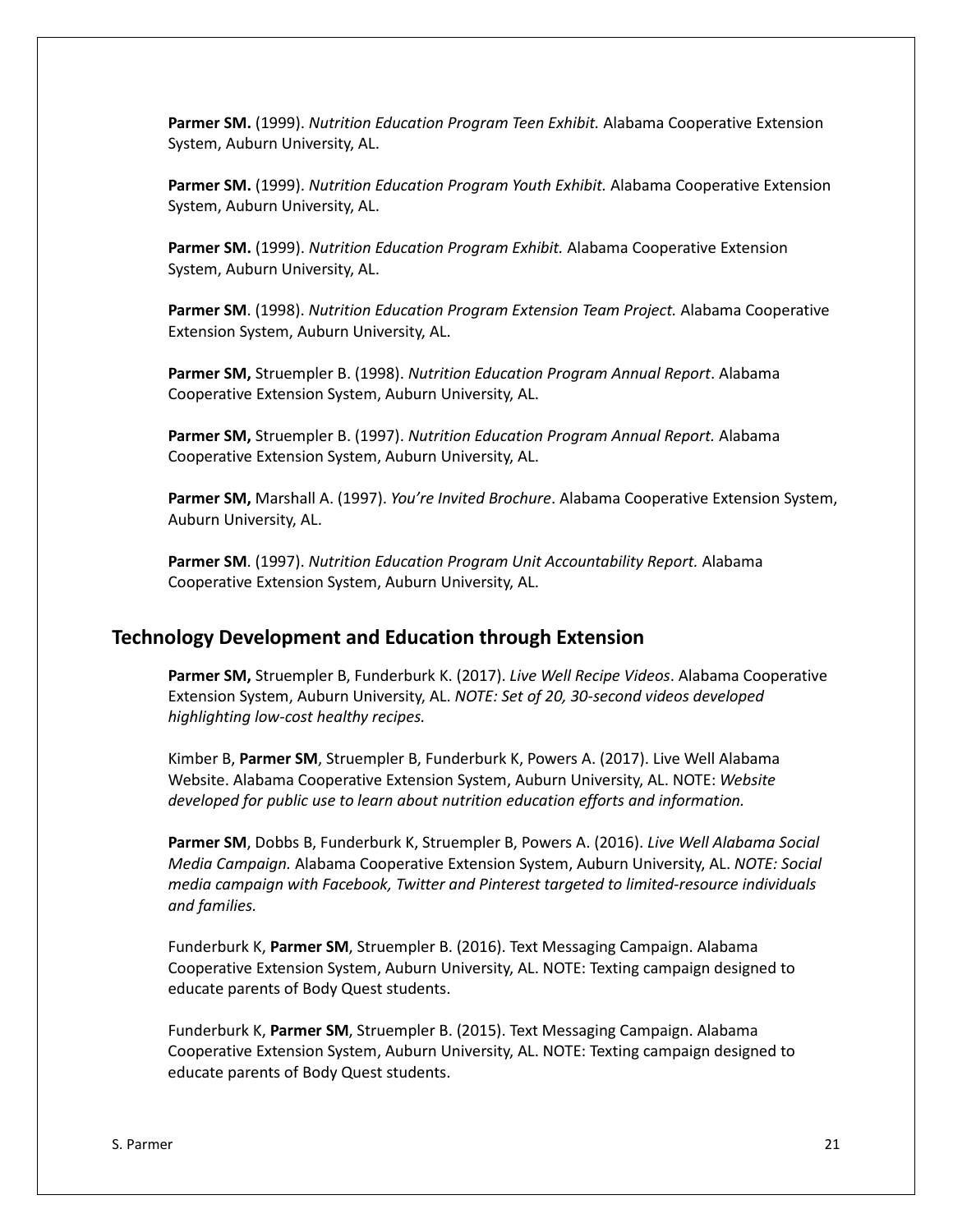**Parmer SM**, Struempler B, Funderburk K. (2014). Text Messaging Campaign. Alabama Cooperative Extension System, Auburn University, AL. NOTE: Texting campaign designed to educate parents of Body Quest students.

**Parmer SM**, Graham K. (2013). *Body Quest Website.* Alabama Cooperative Extension System, Auburn University, AL. *NOTE: Website developed for public use to learn about Body Quest education and curriculum materials.*

**Parmer SM,** Parmer G. (2013). *Body Quest SharePoint Data Collection Site*. Alabama Cooperative Extension System, Auburn University, AL. *NOTE: SharePoint site developed to automate data processing from clicker data received via CSV files.*

Graham K, **Parmer SM**, Struempler B, Gregg M. (2012). Fiberlicious iPad App. Alabama Cooperative Extension System, Auburn University, AL. *NOTE: iPad apps for education have been developed for Body Quest, a childhood obesity prevention program for elementary youth. Development team members are from Extension's Nutrition Education Program, Extension's 4-H Program and AU Department of Computer Science and Software Engineering.*

Gregg M, **Parmer SM**, Graham K, Struempler B. (2012). Graino Supa iPad App. Alabama Cooperative Extension System, Auburn University, AL. *NOTE: iPad apps for education have been developed for Body Quest, a childhood obesity prevention program for elementary youth. Development team members are from Extension's Nutrition Education Program, Extension's 4-H Program and AU Department of Computer Science and Software Engineering.*

**Parmer SM**, Struempler B, Gregg M, Graham K. (2011). Body Doctor iPad App. Alabama Cooperative Extension System, Auburn University, AL. *NOTE: iPad apps for education have been developed for Body Quest, a childhood obesity prevention program for elementary youth. Development team members are from Extension's Nutrition Education Program, Extension's 4-H Program and AU Department of Computer Science and Software Engineering.* 

**Parmer SM**, Graham K, Struempler B, Gregg M. (2011). Shining Rainbow iPad App. Alabama Cooperative Extension System, Auburn University, AL. *NOTE: iPad apps for education have been developed for Body Quest, a childhood obesity prevention program for elementary youth. Development team members are from Extension's Nutrition Education Program, Extension's 4-H Program and AU Department of Computer Science and Software Engineering.*

Struempler B, **Parmer SM**, Graham K, Gregg M. (2011). Muscle Max iPad App. Alabama Cooperative Extension System, Auburn University, AL. *NOTE: iPad apps for education have been developed for Body Quest, a childhood obesity prevention program for elementary youth. Development team members are from Extension's Nutrition Education Program, Extension's 4-H Program and AU Department of Computer Science and Software Engineering.* 

**Parmer SM**, Gregg M, Graham K, Struempler B. (2011). Super Slurper iPad App. Alabama Cooperative Extension System, Auburn University, AL. *NOTE: iPad apps for education have been developed for Body Quest, a childhood obesity prevention program for elementary youth. Development team members are from Extension's Nutrition Education Program, Extension's 4-H Program and AU Department of Computer Science and Software Engineering.*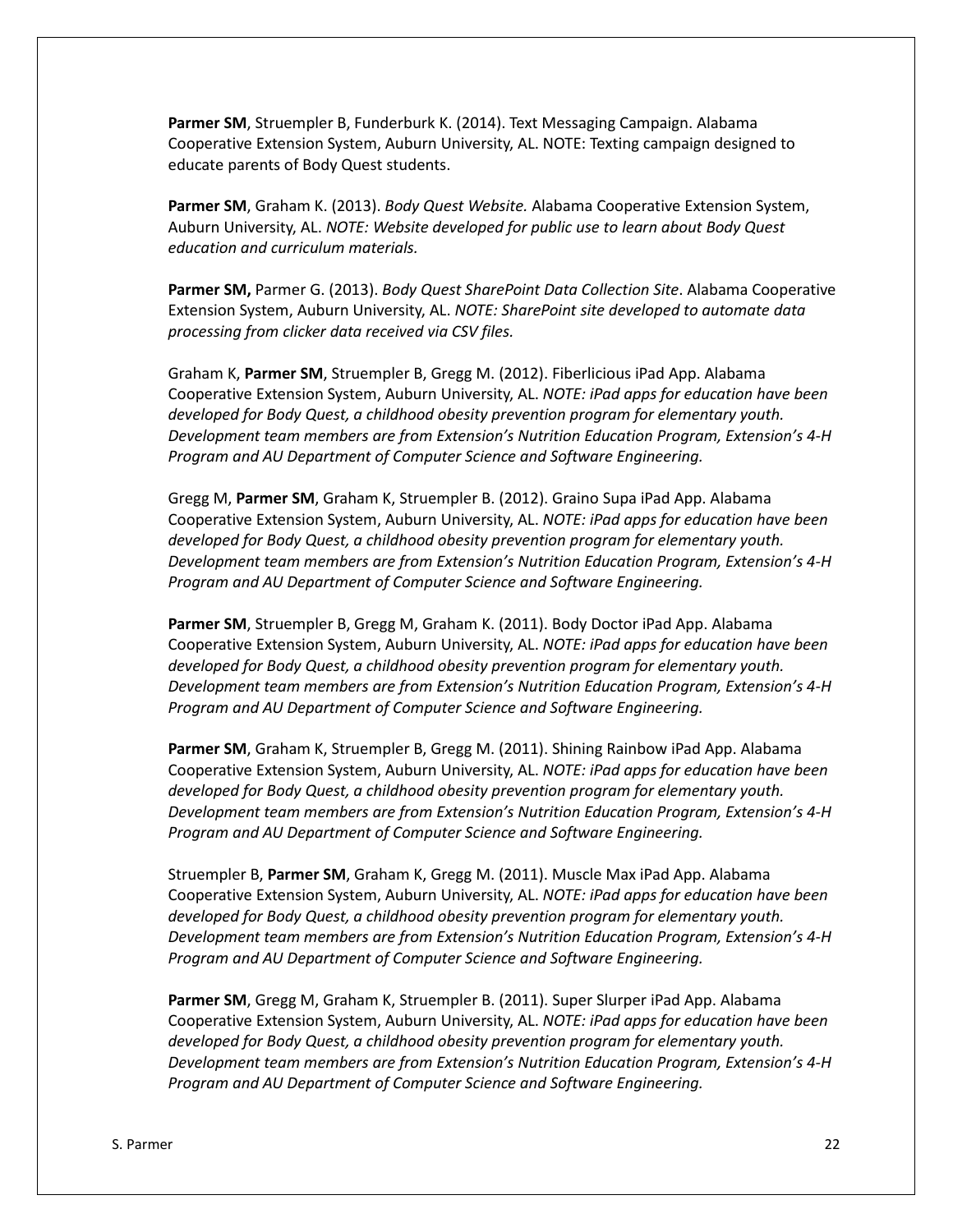**Parmer SM,** Parmer G. (2011). *iOS Management Solution*. Alabama Cooperative Extension System, Auburn University, AL. *NOTE: Worked in partnership with IT to identify iOS management system to manage over 300 iPads. iPad management increased to more than 900 iPads managed in 2017.*

**Parmer SM.** (2010). *Body Quest SharePoint Site*. Alabama Cooperative Extension System, Auburn University, AL. *NOTE: Worked in partnership with IT to create shared site for grant work and asset management for Body Quest initiative.*

**Parmer SM.** (2005). *NEP Monthly Contact Reporting System*. Alabama Cooperative Extension System, Auburn University, AL. *NOTE: Statewide reporting system created making use of shared network drives and linked spreadsheets for reporting required federal contacts.*

**Parmer SM**, Struempler B. (2005). *Nutrition Education Program Website.* Alabama Cooperative Extension System, Auburn University, AL. *NOTE: Website developed for public use and internal stakeholders for Alabama's Nutrition Education Program.*

**Parmer SM.** (1999). *NEP Reporting System Training Video.* Alabama Cooperative Extension System, Auburn University, AL. *NOTE: Training on how to use NEP computerized reporting system, 27 minutes.*

**Parmer SM.** (1999). *NEP Reporting System*. Alabama Cooperative Extension System, Auburn University, AL. *NOTE: Worked with developer to create a database to collect and track demographic data on all clients, youth and adult, participating in the series programs of NEP.*

**Parmer SM.** (1999). *Inventory Database*. Alabama Cooperative Extension System, Auburn University, AL. *NOTE: Developed a database to use in tracking NEP educational materials. Tracking included vendor ordering and receiving information, maintaining current inventory and distribution of materials to counties.*

**Parmer SM**. (1998). *NEP School Database*. Alabama Cooperative Extension System, Auburn University, AL*. NOTE: Worked with developer to create a database to collect and track demographic data on all school-based program participants.*

**Parmer SM**. (1995). *EFNEP Birthweight Program*. Alabama Cooperative Extension System, Auburn University, AL. *NOTE: Worked with developer to create a database to collect and track birthweight data on clients participating in the Today's Mom program.* 

### **Manuals, Curricula, Teaching Tools and Evaluations Developed**

Funderburk K, **Parmer SM,** Struempler B. (2016). *Body Quest Parent Recipe Tester Getting to Know You, 2016-2017.* Alabama Cooperative Extension System, Auburn University, AL*. NOTE: Pre/post evaluation for parents of 3rd grade students participating in Body Quest to determine home food environment and eating practices.*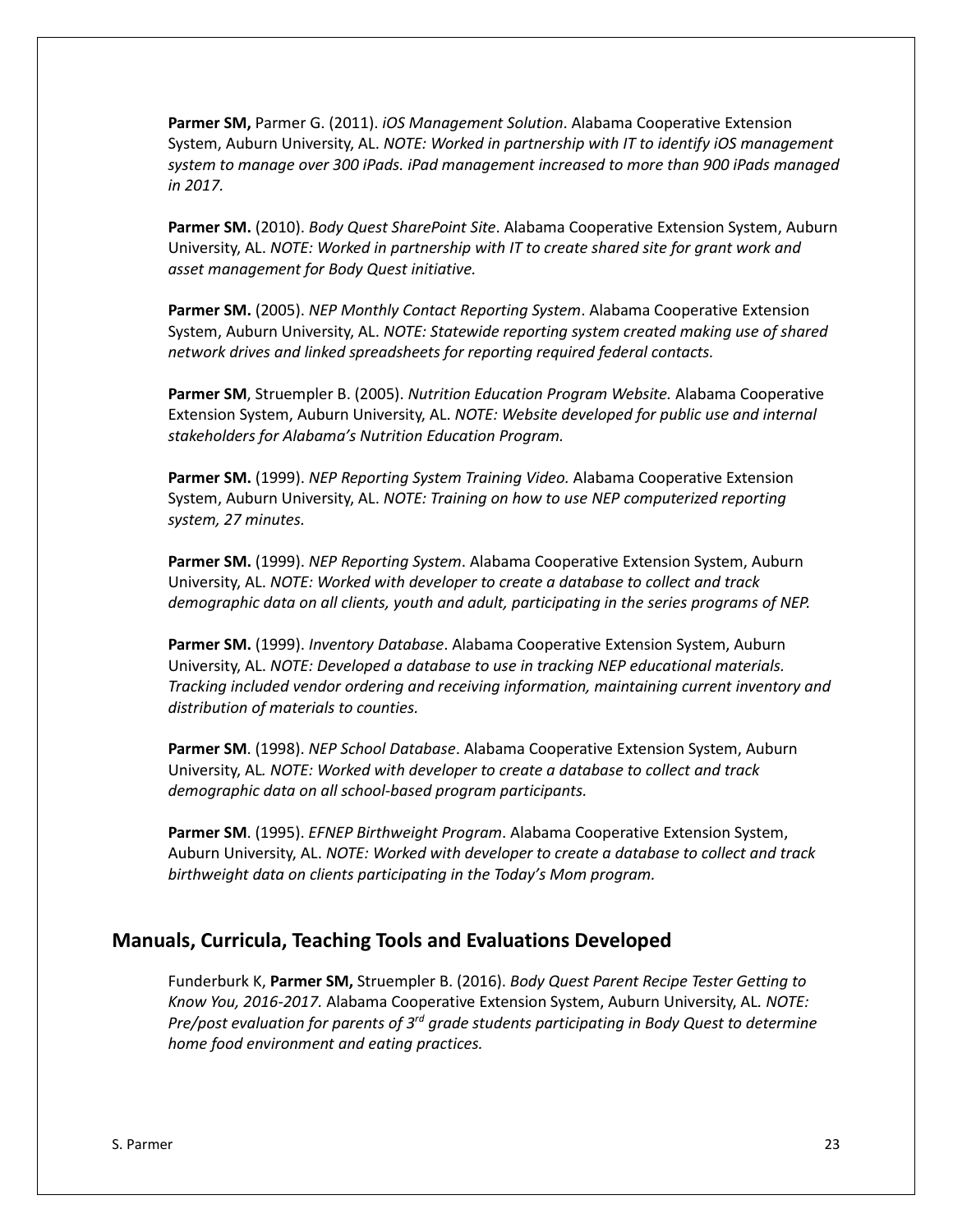Funderburk K, **Parmer SM,** Struempler B. (2016). *Body Quest: Food of the Warrior: iChallenge, 2016-2017.* Alabama Cooperative Extension System, Auburn University, AL*. NOTE: Pre/post evaluation for third grade students.*

Funderburk K, **Parmer SM**, Struempler B. (2016). *Grow Your Kids with Fruits and Vegetables Statewide Outdoor Billboard Social Marketing Campaign Phone Survey.* Alabama Cooperative Extension System, Auburn University, AL. *NOTE: Phone survey conducted with consenting Body Quest parents.*

Funderburk K, **Parmer SM,** Struempler B, Griffin J. (2015). *Body Quest Parent Recipe Tester Getting to Know You, 2015-2016.* Alabama Cooperative Extension System, Auburn University, AL*. NOTE: Pre/post evaluation for parents of 3rd grade students participating in Body Quest to determine home food environment and eating practices.*

Funderburk K, **Parmer SM,** Struempler B. (2015). *Body Quest: Food of the Warrior: iChallenge, 2015-2016.* Alabama Cooperative Extension System, Auburn University, AL*. NOTE: Pre/post evaluation for third grade students.*

Funderburk K, **Parmer SM**, Struempler B. (2015). *Grow Your Kids with Fruits and Vegetables Statewide Outdoor Billboard Social Marketing Campaign Phone Survey.* Alabama Cooperative Extension System, Auburn University, AL. *NOTE: Cross sectional phone survey conducted with adults using random digit dialing.*

Funderburk K, **Parmer SM,** Struempler B, Griffin J. (2014). *Body Quest Parent Recipe Tester Phone Surveys, 2014-2015.* Alabama Cooperative Extension System, Auburn University, AL*. NOTE: Set of 7 phone surveys used with parents of 3rd grade students participating in Body Quest to determine home food environment and eating practices.*

Funderburk K, **Parmer SM,** Struempler B. (2014). *Body Quest: Food of the Warrior: iChallenge, 2014-2015.* Alabama Cooperative Extension System, Auburn University, AL*. NOTE: Pre/post evaluation for third grade students.*

**Parmer SM**, Struempler B, Funderburk K. (2014). *Grow Your Kids with Fruits and Vegetables Statewide Outdoor Billboard Social Marketing Campaign Phone Survey.* Alabama Cooperative Extension System, Auburn University, AL. *NOTE: Cross sectional phone survey conducted with adults using random digit dialing.*

Struempler B, **Parmer SM**. (2013). *Body Quest: Food of the Warrior: iChallenge, 2013-2014.*  Alabama Cooperative Extension System, Auburn University, AL*. NOTE: Pre/post evaluation for third grade treatment group students using clickers to collect responses.*

Struempler B, **Parmer SM**. (2013). *Body Quest: Food of the Warrior: All About Foods, 2013-2014.*  Alabama Cooperative Extension System, Auburn University, AL*. NOTE: Pre/post evaluation for third grade control group students using clickers to collect responses.*

Struempler B, **Parmer SM**. (2013). *Body Quest: Food of the Warrior: Learning to Use a Clicker, 2013-2014.* Alabama Cooperative Extension System, Auburn University, AL*. NOTE: Pre/post evaluation for third grade students using clickers to collect responses.*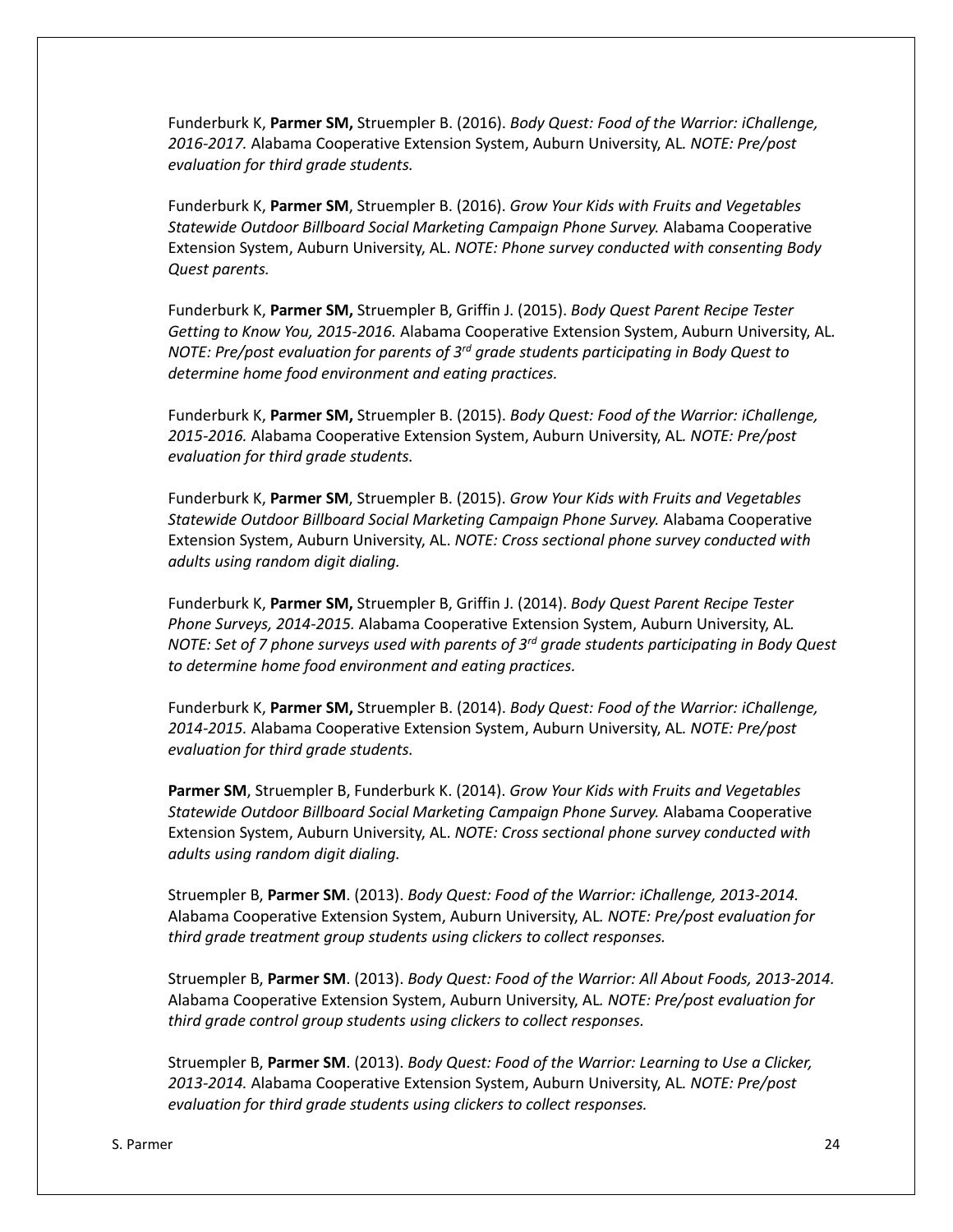Gregg M, Struempler B**, Parmer SM.** (2011). *Body Quest: Food of the Warrior Leader's Guide*. Alabama Cooperative Extension System, Auburn University, AL, NEP-156. *NOTE: Curriculum is taught via iPad apps to help prevent childhood obesity in elementary youth.*

Struempler B, **Parmer SM**, Smith S. (2011). *Body Quest: Challenge, Part 1 and Part 2.* Alabama Cooperative Extension System, Auburn University, AL. *NOTE: Pre/post evaluation third grade students;* NEP-164A and 164B.

Struempler B, **Parmer SM,** Smith S. (2011). *Body Quest Tastings (includes 13 tastings)*. Alabama Cooperative Extension System, Auburn University, AL, NEP-163 A-L. *NOTE: Part of the assessment tools for Body Quest*.

Douglas A**, Parmer SM**, Struempler B. (2011). *Body Quest: Food of the Warrior Technology Survey Booklet*. Alabama Cooperative Extension System, Auburn University, AL, NEP-167.

Struempler B, **Parmer SM.** (2009). *The Price is Right*. Alabama Cooperative Extension System, Auburn University, AL. *NOTE: The Price is Right is an engaging presentation about finding the best buy for food.* 

Struempler B**, Parmer SM**. (2007). *What's for Lunch*. Alabama Cooperative Extension System, Auburn University, AL. *NOTE: What's for Lunch collects self-reported fruit and vegetable consumption by elementary students. This tool helps detect behavior change in conjunction with the Nutrition Education Program.*

Struempler B, **Parmer SM.** (2006). *Yummy Face*. Alabama Cooperative Extension System, Auburn University, AL. *NOTE: Yummy Face is a knowledge-based evaluation tool used with second graders participating in the Nutrition Education Program.*

Struempler B, **Parmer SM.** (2006). *Fruity Friends*. Alabama Cooperative Extension System, Auburn University, AL. *NOTE: Fruity Friends is a knowledge-based evaluation tool used with third graders participating in the Nutrition Education Program.*

Struempler B, **Parmer SM**. (2006). *Professor Green Bean*. Alabama Cooperative Extension System, Auburn University, AL. *NOTE: Professor Green Bean is a knowledge-based evaluation tool used with second graders participating in the Nutrition Education Program.*

**Parmer SM**, Frobish S. (2003). *Nutrition Education Program Financial Guidelines*. Alabama Cooperative Extension System, Auburn University, AL. *NOTE: A policy manual outlining fiscal guidelines for the Nutrition Education Program.*

Struempler B, Raby A, **Parmer SM**. (2003). *Pizza Please*. Alabama Cooperative Extension System, Auburn University, AL. *NOTE: Pizza Please is an interactive game and evaluation for 2nd and 3rd graders. It assesses individual nutrition knowledge and behavior in the context of a teamoriented challenge reflecting table manners.*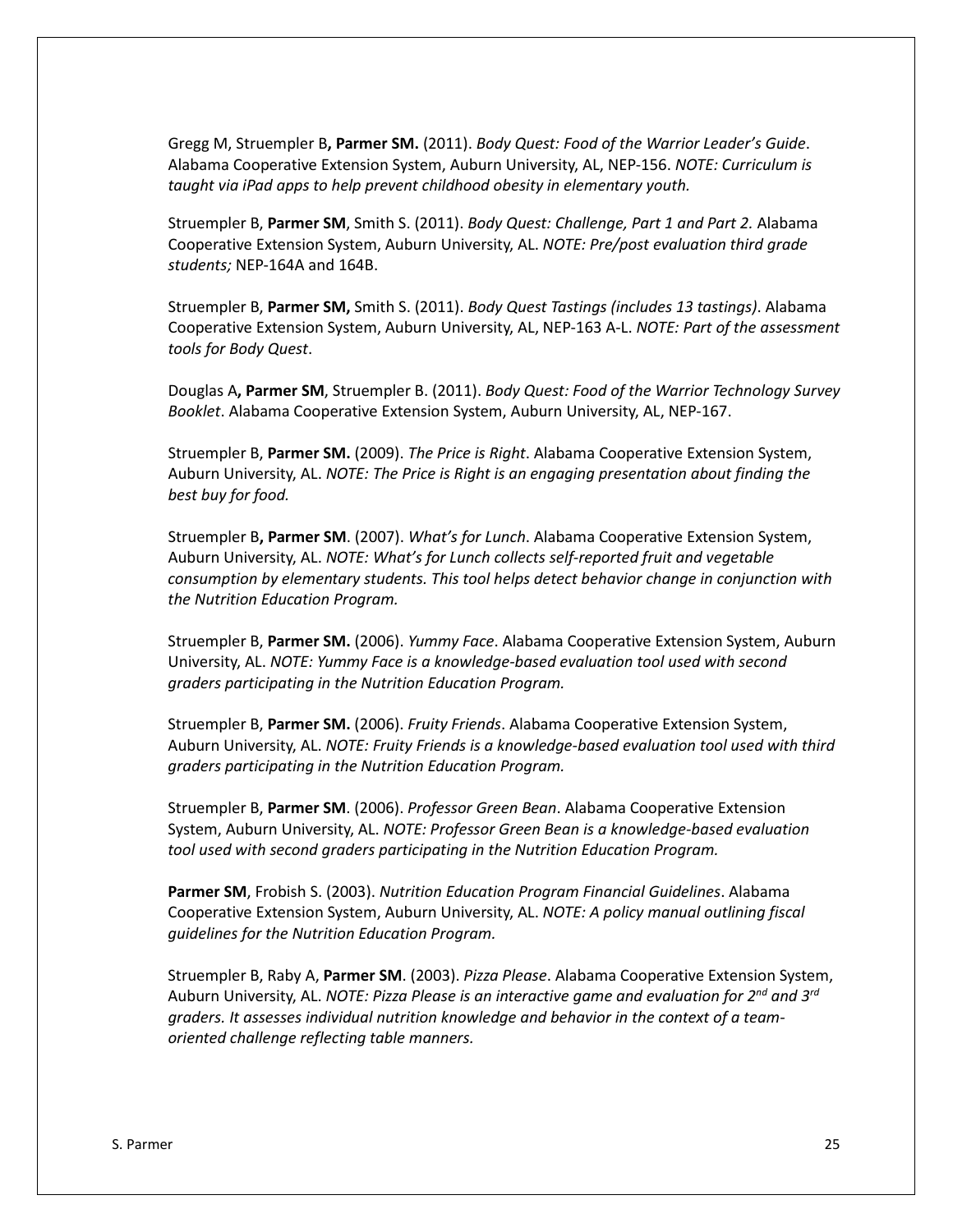**Parmer SM.** (2002). *The Alabama Cooperative Extension System Nutrition Education Program Policy and Procedure Manual.* Alabama Cooperative Extension System, Auburn University, AL. *NOTE: Manual for policies and procedures related to ACENEP.*

**Parmer SM,** Struempler B. (2000). *Who wants to be a millionaire…and a nutrition whiz?* Alabama Cooperative Extension System, Auburn University, AL. *NOTE: This nutrition packet consists of 18 overheads with nutrition questions in the "millionaire" format. Packet also includes answer sheet and ideas for playing game.* 

Struempler B, Eck S, **Parmer SM**. (2000). *Once Upon a Time in America*. Alabama Cooperative Extension System, Auburn University, AL. *NOTE: Once Upon a Time in America is an interactive game and evaluation for 4th and 5th grade students. It assesses individual nutrition knowledge and behavior in the context of a team-oriented challenge reflecting early American history.*

Struempler B, Hayner D, **Parmer SM**. (2000). *Come and Get It*. Alabama Cooperative Extension System, Auburn University, AL. *NOTE: Come and Get It is an interactive game and evaluation for four, five and six year olds. It is a motivational sticker game, integrated with language-rich rhyme, "An Old Farmer." Come and Get It familiarizes young students with agricultural concepts and environments. Received Florence Hall Award and Program Excellence through Research Award from the National Extension Association of Family and Consumer Sciences.* 

**Parmer SM,** Struempler B. (1999). *Kids Menu: Nutrition Education for First Graders*. Alabama Cooperative Extension System, Auburn University, AL. *NOTE: Curriculum to introduce general healthy eating concepts to first grade students.*

**Parmer SM.** (1998). *Nutrition Education Program Policy and Procedure Manual Revised Edition*. Alabama Cooperative Extension System, Auburn University, AL. *NOTE: Revised edition of the manual for policies and procedures related to the Nutrition Education Program.*

**Parmer SM**. (1998). *Meal Time/Family Time Evaluation.* Alabama Cooperative Extension System, Auburn University, AL. *NOTE: A curriculum assessment composed of 30 Likert-scale items. Items are based on curriculum content, were designed to test NEP participants' knowledge and behavior practices dealing with family meal time.*

**Parmer SM**, Ramsey J, Harris P. (1995). *EFNEP Orientation/Training Manual*. Alabama Cooperative Extension System, Auburn University, AL. *NOTE: A training manual for EFNEP supervisors to use when training EFNEP educators.*

**Parmer SM.** (1995). *Nutrition Education Program Policy and Procedure Manual.* Alabama Cooperative Extension System, Auburn University, AL. *NOTE: Manual for policies and procedures related to the Nutrition Education Program.*

#### **Grant Proposals Funded**

Struempler B. Food Stamp Project Nutrition Education Program. U.S. Department of Agriculture, Food and Nutrition Service. \$5,318,458. Project period October 2016 through September 2017.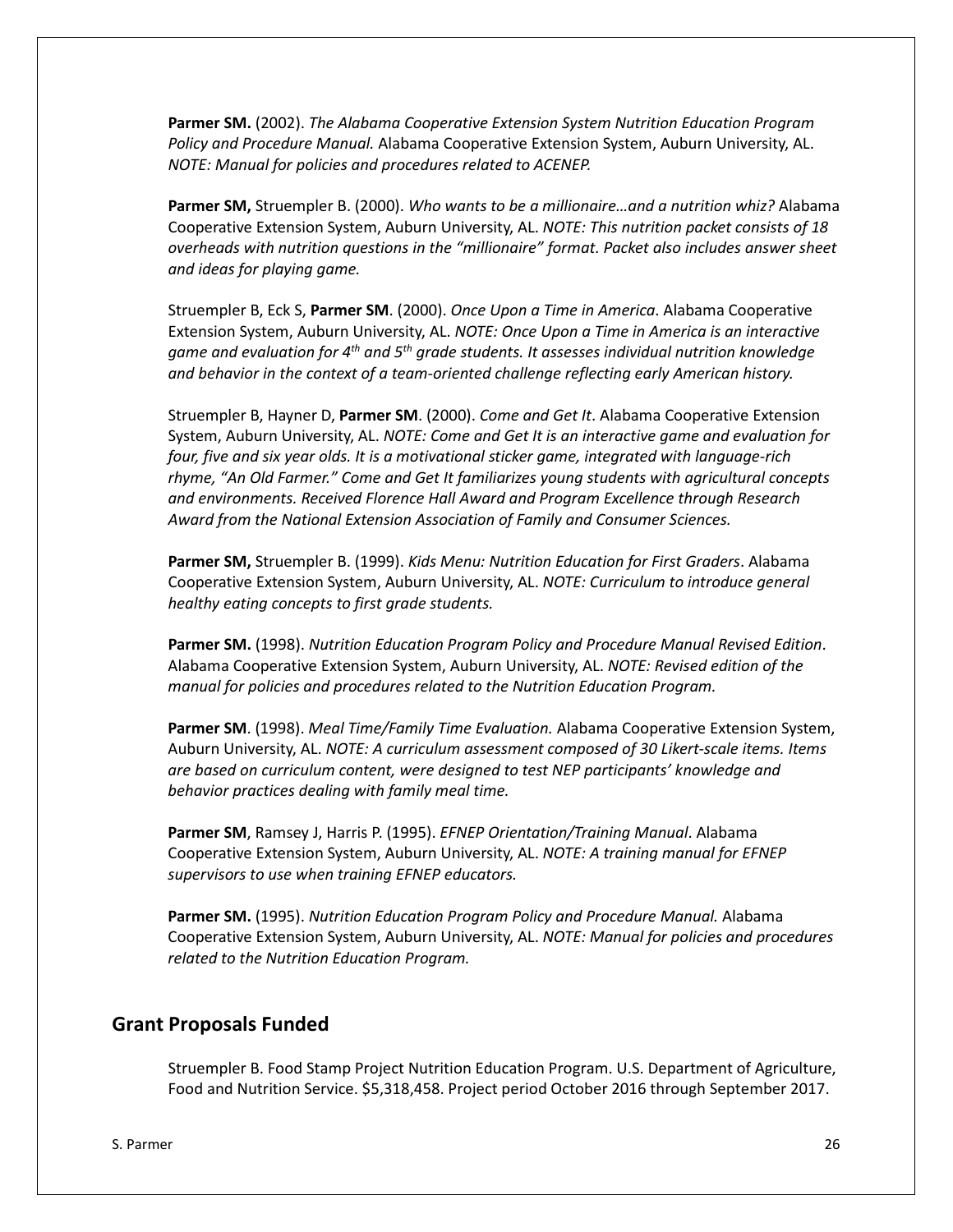**NOTE: Although I am not listed as a PI for this contract, I was responsible for 50% of the effort in writing this extensive proposal. (Role: Program Coordinator/Evaluator)**

Struempler B. Food Stamp Project Nutrition Education Program. U.S. Department of Agriculture, Food and Nutrition Service. \$4,793,101. Project period October 2015 through September 2016. **NOTE: Although I am not listed as a PI for this contract, I was responsible for 50% of the effort in writing this extensive proposal. (Role: Program Coordinator/Evaluator)**

Struempler B. Food Stamp Project Nutrition Education Program. U.S. Department of Agriculture, Food and Nutrition Service. \$4,319,710. Project period October 2014 through September 2015. **NOTE: Although I am not listed as a PI for this contract, I was responsible for 50% of the effort in writing this extensive proposal. (Role: Program Coordinator/Evaluator)**

Struempler B. Food Stamp Project Nutrition Education Program. U.S. Department of Agriculture, Food and Nutrition Service. \$3,829,598. Project period October 2013 through September 2014. **NOTE: Although I am not listed as a PI for this contract, I was responsible for 50% of the effort in writing this extensive proposal. (Role: Program Coordinator/Evaluator)**

Struempler B. Food Stamp Project Nutrition Education Program. U.S. Department of Agriculture, Food and Nutrition Service. \$3,421,924. Project period October 2012 through September 2013. **NOTE: Although I am not listed as a PI for this contract, I was responsible for 50% of the effort in writing this extensive proposal. (Role: Program Coordinator/Evaluator)**

Struempler B. Food Stamp Project Nutrition Education Program. U.S. Department of Agriculture, Food and Nutrition Service. \$3,241,233. Project period October 2011 through September 2012. **NOTE: Although I am not listed as a PI for this contract, I was responsible for 50% of the effort in writing this extensive proposal. (Role: Program Coordinator/Evaluator)**

Struempler B. Food Stamp Project Nutrition Education Program. U.S. Department of Agriculture, Food and Nutrition Service. \$3,171,583. Project period October 2010 through September 2011. **NOTE: Although I am not listed as a PI for this contract, I was responsible for 50% of the effort in writing this extensive proposal. (Role: Program Coordinator/Evaluator)**

Struempler B. Food Stamp Project Nutrition Education Program. U.S. Department of Agriculture, Food and Nutrition Service. \$3,155,014. Project period October 2009 through September 2010. **NOTE: An additional \$3,155,014 was provided as match by the Alabama Cooperative Extension System for project total of \$6,310,028***.* **Although I am not listed as a PI for this contract, I was responsible for 50% of the effort in writing this extensive proposal. (Role: Program Coordinator/Evaluator)**

Struempler B. Food Stamp Project Nutrition Education Program. U.S. Department of Agriculture, Food and Nutrition Service. \$2,555,129. Project period October 2008 through September 2009. **NOTE: An additional \$2,558,414 was provided as match by the Alabama Cooperative Extension System for project total of \$5,113,543. Although I am not listed as a PI for this contract, I was responsible for 50% of the effort in writing this extensive proposal. (Role: Program Coordinator/Evaluator)**

Struempler B. Food Stamp Project Nutrition Education Program. U.S. Department of Agriculture,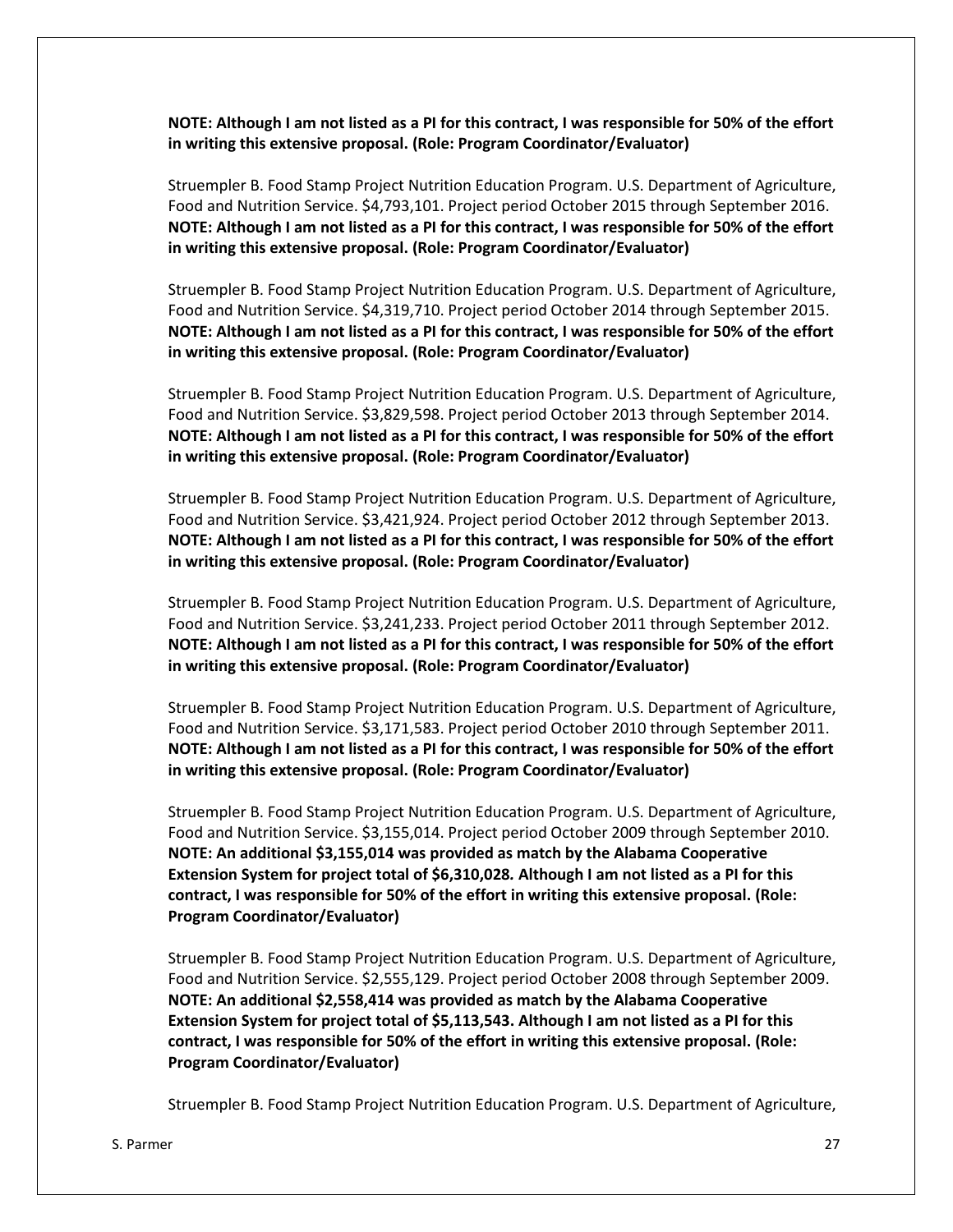Food and Nutrition Service. \$2,275,849. Project period October 2007 through September 2008. **NOTE: An additional \$2,276,366 was provided as match by the Alabama Cooperative Extension System for project total of \$4,552,215. Although I am not listed as a PI for this contract, I was responsible for 50% of the effort in writing this extensive proposal. (Role: Program Coordinator/Evaluator)**

Struempler B. Food Stamp Project Nutrition Education Program. U.S. Department of Agriculture, Food and Nutrition Service. \$2,101,985. Project period October 2006 through September 2007. **NOTE: An additional \$2,101,985 was provided as match by the Alabama Cooperative Extension System for project total of \$4,203,970. Although I am not listed as a PI for this contract, I was responsible for 50% of the effort in writing this extensive proposal. (Role: Program Coordinator/Evaluator)**

Struempler B. Food Stamp Project Nutrition Education Program. U.S. Department of Agriculture, Food and Nutrition Service. \$1,722,331. Project period October 2005 through September 2006. **NOTE: An additional \$1,722,331 was provided as match by the Alabama Cooperative Extension System for project total of \$3,444,662. Although I am not listed as a PI for this contract, I was responsible for 50% of the effort in writing this extensive proposal. (Role: Program Coordinator/Evaluator)**

Struempler B. Food Stamp Project Nutrition Education Program. U.S. Department of Agriculture, Food and Nutrition Service. \$1,534,677. Project period October 2004 through September 2005. **NOTE: An additional \$1,580,332 was provided as match by the Alabama Cooperative Extension System for project total of \$3,115,009. Although I am not listed as a PI for this contract, I was responsible for 50% of the effort in writing this extensive proposal. (Role: Program Coordinator/Evaluator)**

Struempler B. Food Stamp Project Nutrition Education Program. U.S. Department of Agriculture, Food and Nutrition Service. \$6,324,690. Project period October 2003 through September 2004. **NOTE: An additional \$6.3 million was provided as match by the Alabama Cooperative Extension System for project total of more than \$12 million. Although I am not listed as a PI for this contract, I was responsible for 50% of the effort in writing this extensive proposal. (Role: Program Coordinator/Evaluator)**

Johnson M, Struempler B. *Food Stamp Project Nutrition Education Program*. U.S. Department of Agriculture, Food and Nutrition Service. \$6,454,303. Project period October 2002 through September 2003. **NOTE: An additional \$6.4 million was provided as match by the Alabama Cooperative Extension System for project total of more than \$12 million. Although I am not listed as a PI for this contract, I was responsible for 50% of the effort in writing this extensive proposal. (Role: Program Coordinator/Evaluator)**

Johnson M, Struempler B, Turner J. *Food Stamp Project Nutrition Education Program*. U.S. Department of Agriculture, Food and Nutrition Service. \$5,507,592. Project period October 2001 through September 2002. **NOTE: An additional \$5.5 million was provided as match by the Alabama Cooperative Extension System for project total of more than \$8 million. Although I am not listed as a PI for this contract, I was responsible for 30% of the effort in writing this extensive proposal. (Role: Program Coordinator/Evaluator)**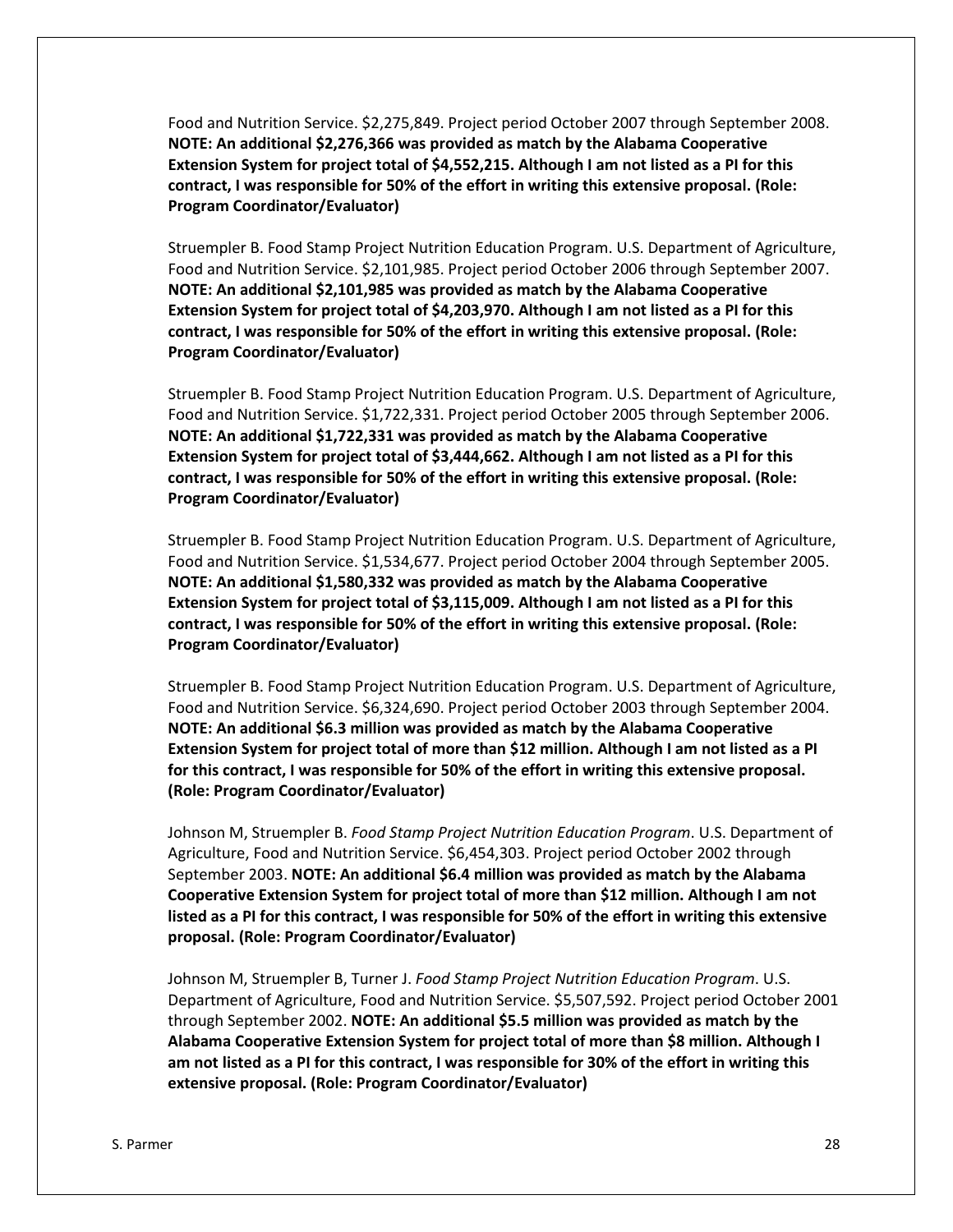Johnson M, Struempler B, Turner J. *Food Stamp Project Nutrition Education Program*. U.S. Department of Agriculture, Food and Nutrition Service. \$4,381,367. Project period October 2000 through September 2001. **NOTE: An additional \$4.4 million was provided as match by the Alabama Cooperative Extension System for project total of more than \$8 million. Although I am not listed as a PI for this contract, I was responsible for 30% of the effort in writing this extensive proposal. (Role: Program Coordinator/Evaluator)**

Johnson M, Struempler B, Turner J. *Food Stamp Project Nutrition Education Program*. U.S. Department of Agriculture, Food and Nutrition Service. \$3,299,757. Project period October 1999 through September 2000. **NOTE: An additional \$3.5 million was provided as match by the Alabama Cooperative Extension System for project total of more than \$6 million. Although I am not listed as a PI for this contract, I was responsible for 30% of the effort in writing this extensive proposal. (Role: Program Coordinator/Evaluator)**

Johnson M, Struempler B, Turner J. *Food Stamp Project Nutrition Education Program*. U.S. Department of Agriculture, Food and Nutrition Service. \$2,725,225. Project period October 1998 through September 1999. **NOTE: An additional \$2.5 million was provided as match by the Alabama Cooperative Extension System for project total of more than \$5 million***.* **Although I am not listed as a PI for this contract, I was responsible for 25% of the effort in writing this extensive proposal. (Role: Program Coordinator/Evaluator)**

Johnson M, Struempler B, Turner J. *Food Stamp Project Nutrition Education Program*. U.S. Department of Agriculture, Food and September 1998. **NOTE: An additional \$2.5 million was provided as match by the Alabama Cooperative Extension System for project total of more than \$5 million. Although I am not listed as a PI for this contract, I was responsible for 25% of the effort in writing this extensive proposal. (Role: Program Coordinator/Evaluator)**

Johnson M, Struempler B, Turner J. *Food Stamp Project Nutrition Education Program*. U.S. Department of Agriculture, Food and Consumer Services. \$2,563,730. Project period October 1996 through September 1997. **NOTE: An additional \$2.5 million was provided as match by the Alabama Cooperative Extension System for project total of more than \$5 million. Although I am not listed as a PI for this contract, I was responsible for 25% of the effort in writing this extensive proposal. (Role: Program Coordinator/Evaluator)**

#### **Professional Service Activities** *(Selected)*

#### **National**

| 2015-Present | <b>Invited Member</b><br>21 <sup>st</sup> Century School Intervention Advisory Board (UC Berkley)          |
|--------------|------------------------------------------------------------------------------------------------------------|
| 2015-Present | <b>Invited Member</b><br><b>FNS Southeast Regional Office Evaluation Workgroup</b>                         |
| 2015-2016    | <b>Invited Member</b><br>Regional Nutrition Education and Obesity Prevention Centers of Excellence (RNECE) |

S. Parmer 29 No. 2014 12:30 S. Parmer 2014 12:30 S. Parmer 2014 12:30 S. Parmer 2014 12:30 S. Parmer 2014 12:30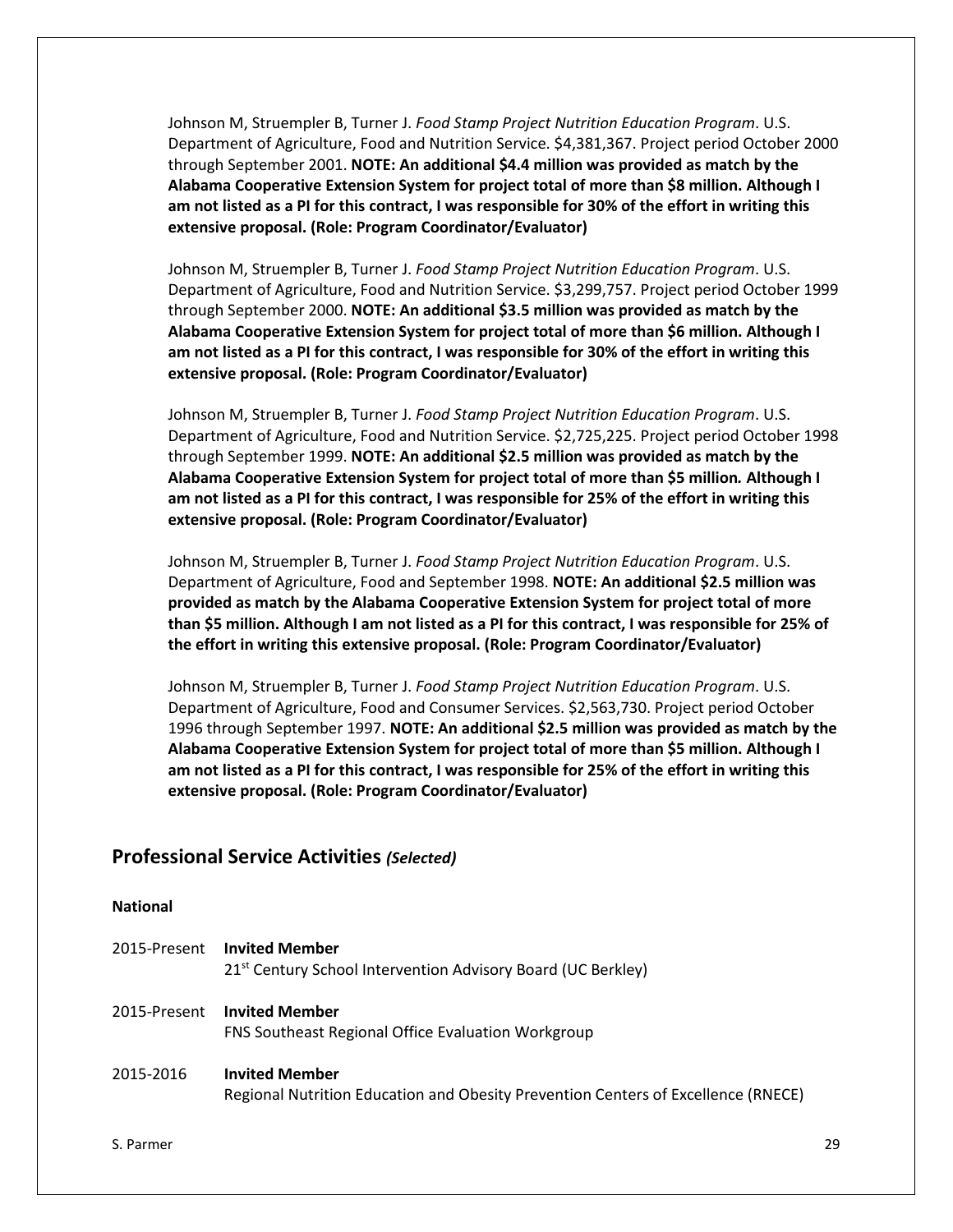|              | <b>Steering Committee</b>                                                                                                                       |    |
|--------------|-------------------------------------------------------------------------------------------------------------------------------------------------|----|
| 2002         | <b>Invited Member</b><br>USDA Food and Nutrition Service Southeast Regional Office, Evaluation Task Force                                       |    |
| 1997         | <b>Invited Member</b><br>USDA Food and Consumer Service Expert Round Table, Evaluation of the Food Stamp<br><b>Nutrition Education Program</b>  |    |
| 1997         | <b>Member</b><br>Food Security Subcommittee, USDA Food and Consumer Service, Evaluation of the Food<br><b>Stamp Nutrition Education Program</b> |    |
| <b>State</b> |                                                                                                                                                 |    |
| 2013-Present | <b>Member</b><br>End Child Hunger Task Force                                                                                                    |    |
| 2013-Present | <b>Member</b><br>Alabama Obesity Task Force                                                                                                     |    |
| 2002         | <b>Chair</b><br>Healthy Alabama Nutrition and Fitness Coalition, Inc.                                                                           |    |
| 2001         | <b>Vice-Chair</b><br>Healthy Alabama Nutrition and Fitness Coalition, Inc.                                                                      |    |
| 2003-2004    | <b>Member</b><br>Alabama Healthy Kids Initiative                                                                                                |    |
| 2002-2004    | <b>Member</b><br>Alabama Integrated Nutrition Education Partnership                                                                             |    |
| 2000-2004    | <b>Member</b><br><b>Nutrition Consortium</b>                                                                                                    |    |
| 1999-2003    | <b>Member</b><br>Healthy Alabama Nutrition and Fitness Coalition, Inc.                                                                          |    |
| 1997         | <b>Member</b><br>Alabama Welfare to Work Committee                                                                                              |    |
| 1996-2000    | <b>Member</b><br>Alabama Nutrition Education Network                                                                                            |    |
| 1994         | <b>Member</b><br><b>JOBS Task Force</b>                                                                                                         |    |
| S. Parmer    |                                                                                                                                                 | 30 |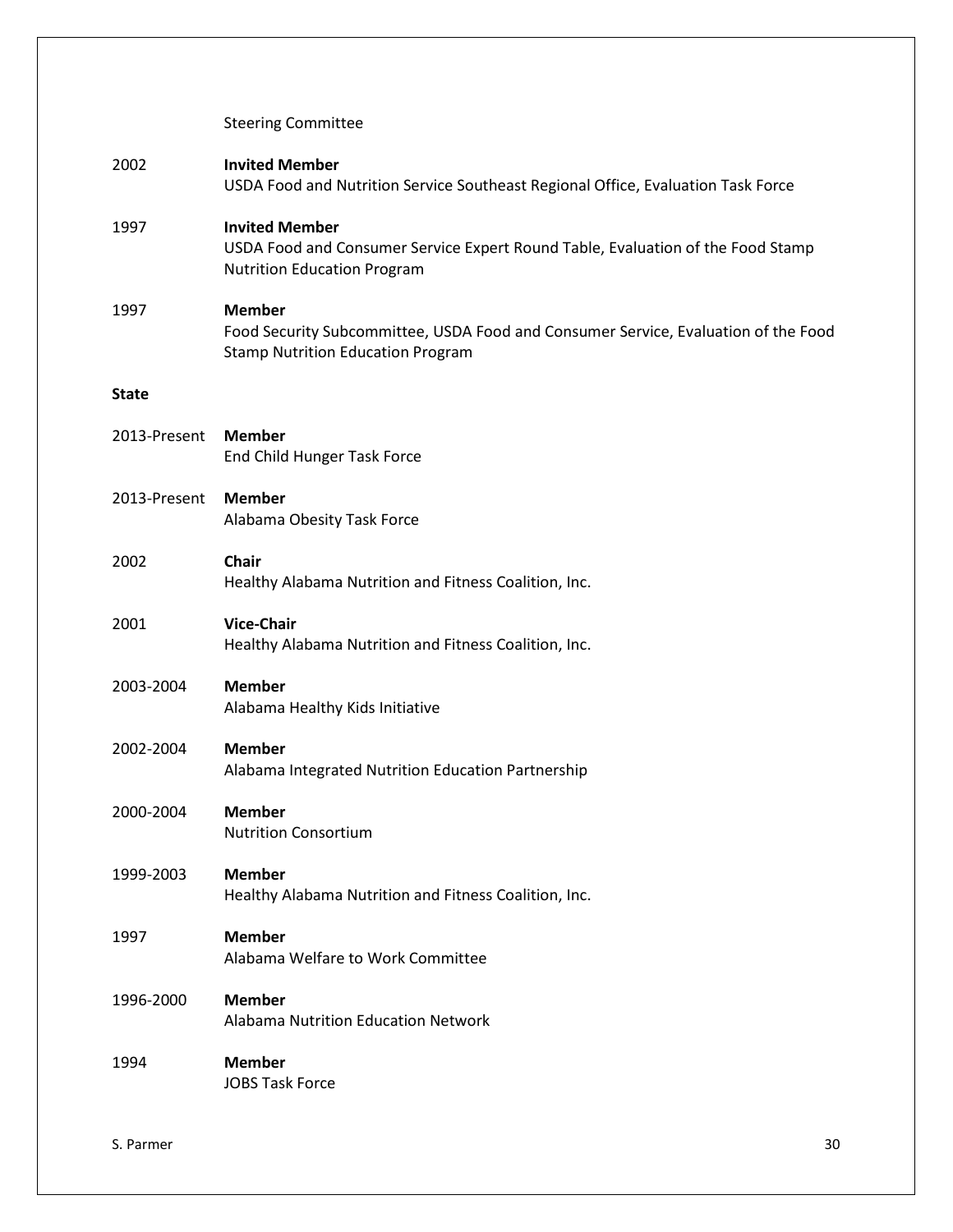| 1993-1995 | Member                     |
|-----------|----------------------------|
|           | <b>Interagency Council</b> |

### **University**

| 2006-2012 | <b>Senator</b>                          |
|-----------|-----------------------------------------|
|           | <b>Auburn University Faculty Senate</b> |

2004 **Appointed Member** Academic Computing Committee

#### **Alabama Extension**

| 2016                   | <b>Invited Member</b><br>ACES Specialist Career Ladder Peer Review Committee             |    |
|------------------------|------------------------------------------------------------------------------------------|----|
| 2015                   | <b>Member</b><br>ACES Specialist Career Ladder Steering Committee                        |    |
| 2014-Present           | <b>Member</b><br>ALProHealth                                                             |    |
| 2012-2013<br>2014-2015 | <b>Chair</b><br>ACES Specialist Career Ladder Peer Review Committee                      |    |
| 2011-2012<br>2013-2014 | <b>Member</b><br>ACES Specialist Career Ladder Peer Review Committee                     |    |
| 2004                   | <b>Member</b><br>Search Committee, Information Technology Specialist IV                  |    |
| 2003                   | <b>Chair</b><br>Search Committee, Administrative Assistant                               |    |
| 2002                   | <b>Member</b><br>Search Committee, Extension Program Reporting and Analysis Specialist   |    |
| 2002                   | <b>Member</b><br>Search Committee, Extension Instructional Resource Specialist           |    |
| 2002                   | <b>Member</b><br>Search Committee, Extension Program Specialist                          |    |
| 2001-2002              | <b>Chair</b><br>Extension Policy and Procedure Sub-committee for NEP/EFNEP Restructuring |    |
| S. Parmer              |                                                                                          | 31 |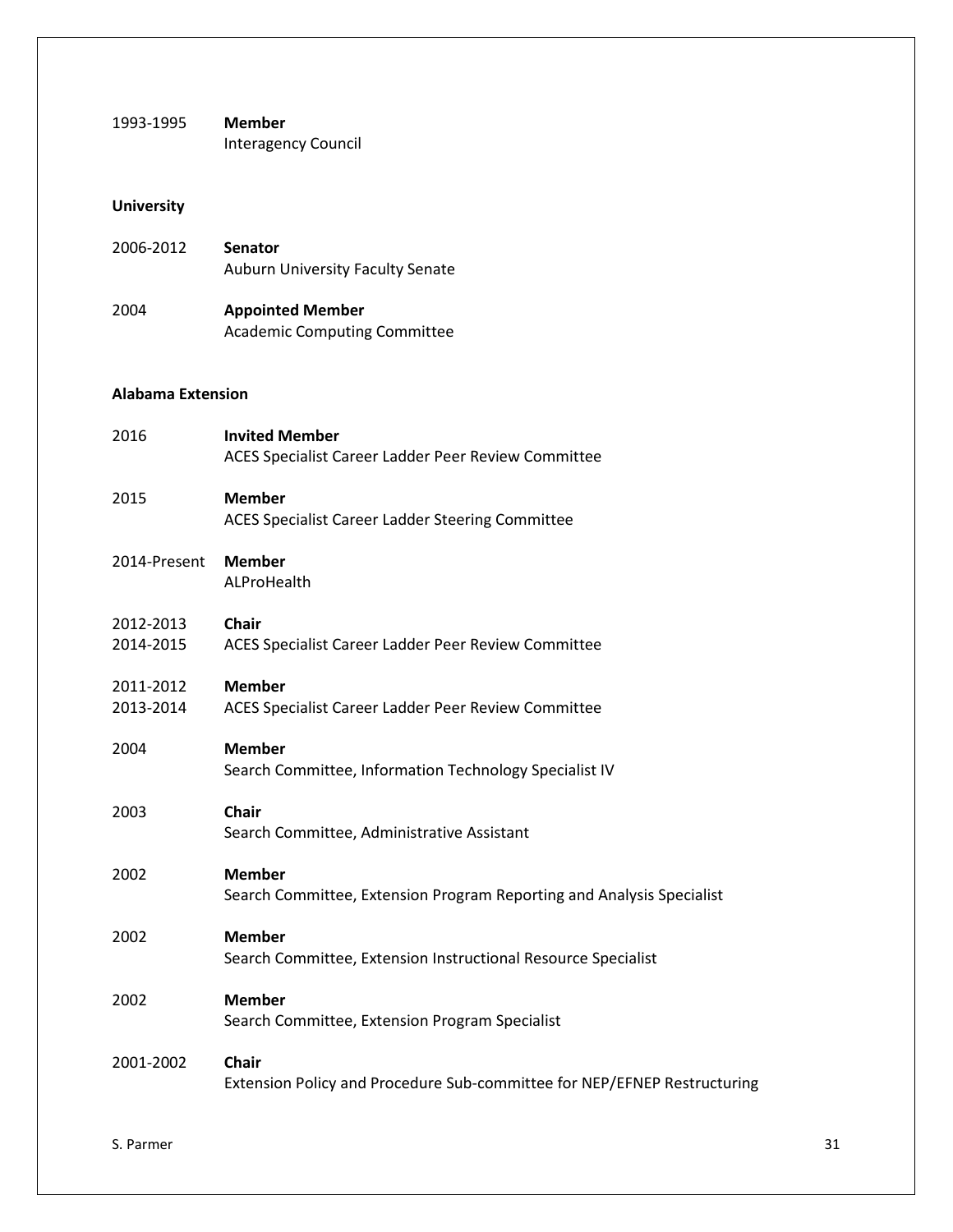| 2001      | <b>Member</b><br>NEP/EFNEP Restructuring State Ad Hoc Committee           |
|-----------|---------------------------------------------------------------------------|
| 2001      | Chair<br>Policy and Procedure Subcommittee for NEP/EFNEP Restructuring    |
| 2001      | <b>Member</b><br>Curriculum Subcommittee for NEP/EFNEP Restructuring      |
| 2001      | <b>Member</b><br>Human Resources Subcommittee for NEP/EFNEP Restructuring |
| 2001      | <b>Member</b><br>Budget Subcommittee for NEP/EFNEP Restructuring          |
| 2001      | <b>Member</b><br>Reporting Subcommittee for NEP/EFNEP Restructuring       |
| 2001      | <b>Member</b><br>Search Committee, Financial Data Specialist              |
| 2001      | <b>Member</b><br>Search Committee, Information Technology Specialist      |
| 1996      | <b>Member</b><br>Entertainment Committee, ACES Statewide Conference       |
| 1995      | <b>Member</b><br><b>EFNEP Advisory Committee</b>                          |
| 1995      | <b>Member</b><br><b>EFNEP Program Review Team</b>                         |
| 1994      | <b>Member</b><br>Training and Continuing Professional Development Team    |
| 1994      | <b>Member</b><br>Search Committee, Extension Program Specialist           |
| 1993-1995 | <b>Chair</b><br>EFNEP Advisory Council, Choctaw County                    |
| 1993-1995 | <b>Chair</b><br>EFNEP Advisory Council, Marengo County                    |
| 1993-1995 | Chair<br>EFNEP Advisory Council, Hale County                              |